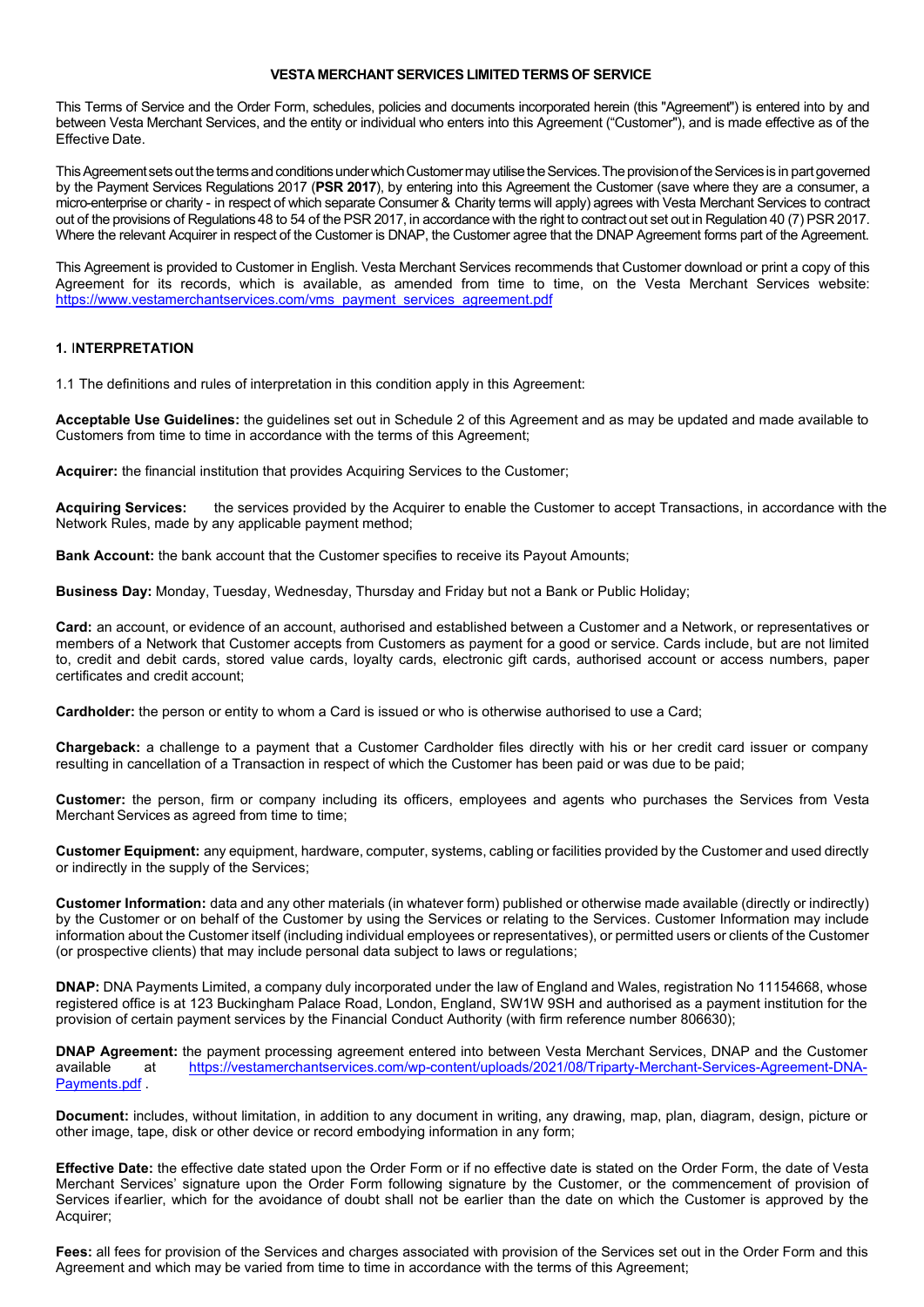**Intellectual Property Rights ("IPR"):** all patents, rights to inventions, utility models, copyright and related rights, trademarks, service marks, trade, business and domain names, rights in trade dress or get-up, rights in goodwill or to sue for passing off, unfair competition rights, rights in designs, rights in computer software, database right, know how, topography rights, moral rights, rights in confidential information (including know-how and trade secrets) and any other intellectual property rights, in each case whether registered or unregistered and including all applications for and renewals or extensions of such rights, and all similar or equivalent rights or forms of protection in any part of the world.

**MPTV:** the maximum permitted transaction volume as applies to Customer as specified in the Order Form.

**Network:** Visa, MasterCard, Discover, American Express, Diners Club card, JCB, UPI, any debit network, and any comparable bodies that provide Cards, and regulate Card acceptance;

**Network Rules:** the collective set of by-laws, rules, regulations, operating regulations, procedures and/or waivers issued by the Network, as may be amended or supplemented over time, and with which the Customer must comply;

**Order Form:** means the Order Form Customer has signed most recently, which may have been amended by Vesta Merchant Services from time to time in accordance with the Agreement;

**Party (ies):** Vesta Merchant Services Limited and the Customer as named in this document;

**Payment Frequency:** a daily or weekly basis, as specified by the Customer in the Order Form;

Payout Amount: any amount due and recorded by the acquiring bank as a Transaction (less the sum of all Refund Transactions, Chargebacks, Reversals and any applicable charges or fees);

**PCI:** the Payment Card Industry;

PCI: DSS: the Payment Card Industry Data Security Standard, the security standards for transmitting, processing or storing cardholder data and sensitive authentication data, as updated from time to time and published by the PCI Security Standards Council at https://www.pcisecuritystandards.org;

**Pinpad Installation Manual:** the installation manual provided to the Customer by the supplier of any card payment device;

**Refund Transaction:** any full or partial reversal of a particular Transaction, whereby the funds are reimbursed to a Customer Cardholder on the initiative or request of the Customer or as required by law;

**Reserve:** an amount that Vesta Merchant Services holds in order to protect against the risk of Reversals, Chargebacks, or any other risk, exposure and/or liability related to the Customer's use of the Services pursuant to section 3 of this Agreement;

**Reversal:** any payment that Vesta Merchant Services may in exceptional cases have to reverse to a Customer Cardholder because the payment: (a) violates the Acceptable Use Guidelines, or which Vesta Merchant Services reasonably suspect of violating the Acceptable Use Guidelines; and/or (b) has been categorized by Vesta Merchant Services's risk models as involving a as a risky payment required to be reversed to mitigate the risk associated with the payment. The term "Reversed" shall be construed accordingly;

**Services:** the payment processing services (however for the avoidance of doubt excluding Acquiring Services) and gateway services to be provided by Vesta Merchant Services under the Agreement,including services that provide Customers with the ability to accept credit and debit card payments on a website, mobile application,EoS system or card payment device;

**Transaction:** any proceeds from settled card transactions initiated by the Customer received by Vesta Merchant Services from the Acquirer. A Transaction shall be deemed to be complete when Vesta Merchant Services has control of the funds related to the applicable transaction.

Vesta Merchant Services**:** Vesta Merchant Services Limited, a company incorporated in England and Wales (registered number 0710815) whose registered office is at Gladstone House, Hithercroft Road, Wallingford, England, OX10 9BT. Vesta Merchant Services are authorised as an authorised payment institution by the FCA under FCA firm reference number: 784165,

**VAT:** value added tax chargeable under English law for the time being and any similar additional tax.

**Headings** in these conditions shall not affect their interpretation**.**

A **person** includes a natural person, corporate or unincorporated body.

A reference to **writing** or **written** includes faxes and surface mail but not e-mail.

Any obligation in the Agreement on a person not to do something includes, without limitation, an obligation not to agree, allow, permit or acquiesce in that thing being done.

References to conditions, schedules and appendices are to the conditions, schedules and appendices of the Agreement.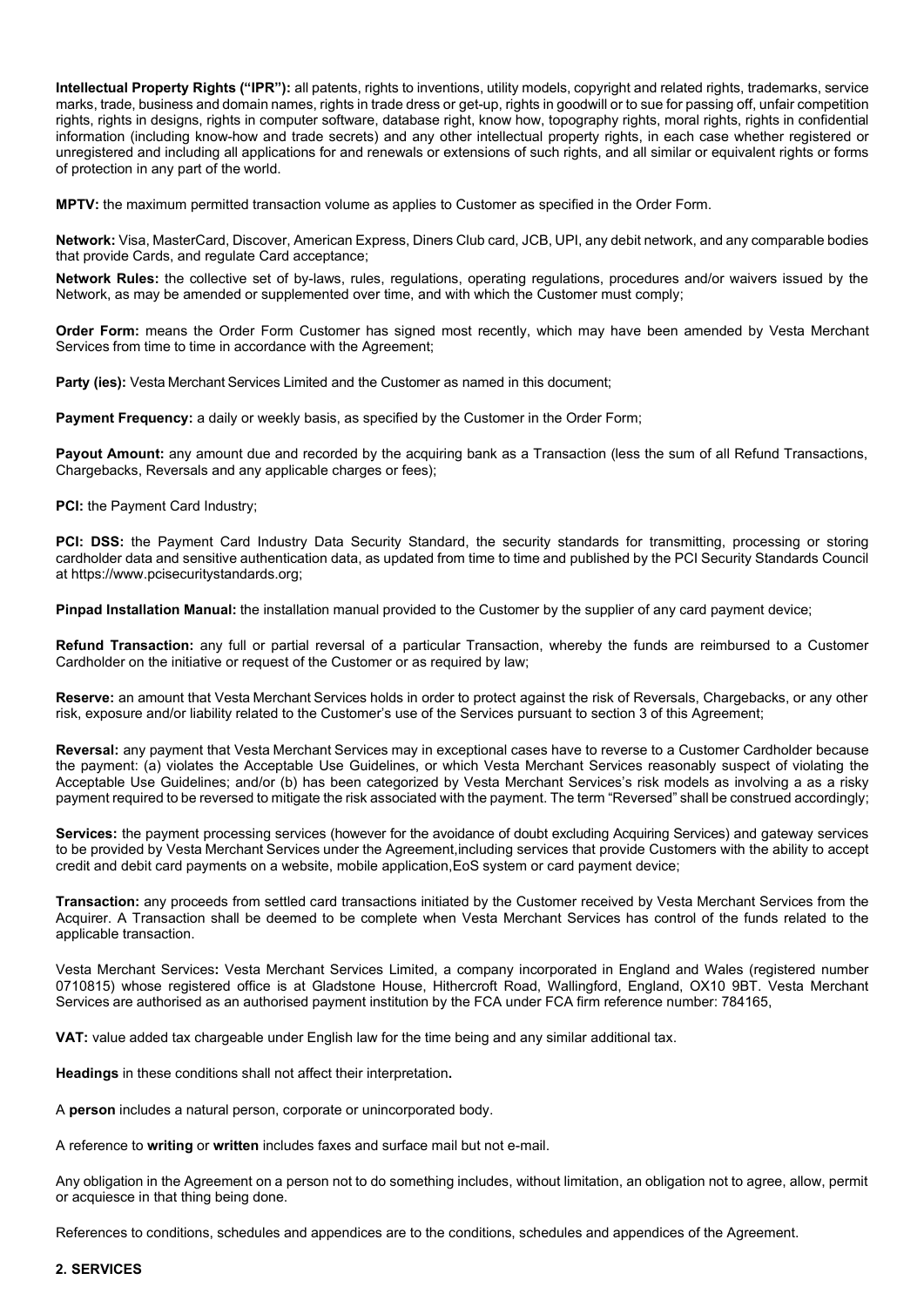2.1 The payment processing services offered by Vesta Merchant Services include services that provide Customers with the ability to accept credit and debit card payments on a website, mobile application, EpoS system or card payment device.

2.2 The gateway services offered by Vesta Merchant Services include services that provide Customers with the software and connectivity required to allow real-time secure data transmission for processing of credit card and debit card payments and certain other available payment methods on a website, mobile application, EpoS system or card payment device.

- 2.3 Schedule 1 includes a description of the main characteristics of the Services.
- 2.4 The Acquiring Services are provided by the Acquirer, in the case of DNAP as Acquirer, in accordance with the terms of the DNAP Agreement.

### **3. VESTA MERCHANT SERVICES'S RIGHTS AND OBLIGATIONS**

3.1 Subject to payment of the Fees and the Customer complying with its obligations under this Agreement, Vesta Merchant Services shall use reasonable endeavours to provide the Services to Customer, in accordance in all material respects with this Agreement.

3.2 When the Customer applies to become a Vesta Merchant Services customer, Vesta Merchant Services shall collect information about the Customer and its business, and confirm the Customer's identity to satisfy Vesta Merchant Services's anti- money laundering requirements and other regulatory obligations (referred to as "know your customer" requirements). By completingan application to become an Vesta Merchant Services customer, the Customer authorises Vesta Merchant Services to obtain financial and credit information (including from third parties) relating to the Customer, its directors, officers and principals. Vesta Merchant Services uses this information (and other information available to Vesta Merchant Services) to evaluate the Customer, its directors, officers and principals against Vesta Merchant Services's evaluation criteria. Vesta Merchant Services reserves the right to terminate this Agreement with immediate notice to the Customer at any time before the "know your customer" process is completed or if it is not completed satisfactorily. Vesta Merchant Services reserves the right to refuse or rescind any payment to Customer Cardholder if such process does not complete satisfactorily and/or to disburse funds to the Customer after thismandatory process is completed. Vesta Merchant Services has the right to transfer the Customer information provided under this clause 3.2 to the Acquirer, Networks, and all applicable regulators. The Customer agrees to comply with all requests for information from Vesta Merchant Services and/or the Acquirer and to provide any and all information requested to Vestar Merchant Services and/or the Acquirer.

3.3 If Vesta Merchant Services has reason to believe that there is a higher than normal risk associated with the Customer's Transactions, in particular if Vesta Merchant Services or the Acquirer believes the Customer has breached the terms of this Agreement, Vesta Merchant Services, at its own discretion or in accordance with the Acquirer's instructions,may take various actions to avoid Reversals, Chargebacks, fees, fines, penalties and any other liability. The actions Vesta Merchant Services may take include (to the extent permitted by law) but are not limited to the following:

(a) Vesta Merchant Services may, at any time and without liability, at its own discretion or in accordance with the Acquirer's instructions, limit or suspend the Customer's right to use the Services if VestaMerchant Services believes that the Customer is in breach of its obligations under this Agreement, including without limitation Section 4 "Customer Obligations". If possible, Vesta Merchant Services will give the Customer advance notice of any limitation or suspension, but Vesta Merchant Services may take such actions without advance notice under certain circumstances, including if Vesta Merchant Services believes that the Customer's use of the Services represents a security threat or involves fraud or any otherillegal activities;

(b) Refuse any Transaction at any time, provided that, upon request and where possible, Vesta Merchant Services will provide the reasons for the refusal and steps for resolution of the problem;

(c) Reverse any Transaction (including, if appropriate, to the sender's credit card), that violates, or Vesta Merchant Services reasonably suspects may violate, this Agreement, including but not limited to the Acceptable Use Guidelines or Section 4;

(d) Hold the Customer's funds or suspend/ limit the Customer's account, to the extent and for so long as reasonably needed to protect against the risk of liability or as required to mitigate any regulatory risk in relation to the Customer's Transactions.

3.4 Vesta Merchant Services, in its sole reasonably exercised discretion, may from time to time as a condition for providing the Services require the Customer provide to Vesta Merchant Services, such sum in the form of a deposit as Vesta Merchant Services in its sole discretion considers a reasonable level of financial Reserve. If Vesta Merchant Services requires a Reserve, it will to the extent it is permitted provide the Customer with a notice specifying the reason for, intended value and intended duration of the provision of the Reserve. The terms may require (a) that the Reserve is held for a certain period of time, but not for a greater period than the maximum time period of risk of Chargeback or Reversal following a Termination of this Agreement; or (b) such other restrictions that Vesta Merchant Services determines are necessary to protect against the risk to Vesta Merchant Services associated with the business relationship between Vesta Merchant Services and the Customer. Other restrictions described in (b) above may include: utilising the Reserve to meet shortfalls in funds held to meet Refund Transactions or Charges, changing the speed or method of payouts to the Customer, setting off any amounts owed by the Customer against the Reserve and/or requiring that the Customer, or a person associated with the Customer, enter into other forms of security arrangements with Vesta Merchant Services (for example, by providing a guarantee or requiring the Customer to deposit further funds with Vesta Merchant Services assecurity for the Customer's obligations to Vesta Merchant Services or third parties). The Customer also agrees to undertake, at its own expense, any further action (including, without limitation, executing any necessary documents and registering any form of document reasonably required by Vesta Merchant Services to allow Vesta Merchant Services to perfect any form of security interest or otherwise) required to establish a Reserve or other form of security in a manner reasonably determined by Vesta Merchant Services.

3.5 Vesta Merchant Services may hold a Reserve as long as it deems necessary, in its sole discretion, to mitigate any risks related to the Customer's Transactions. The Customer agrees that it will remain liable for all obligations related to its Transactions even after the release of any Reserve. In addition, Vesta Merchant Services may require the Customer to keep its Bank Account available for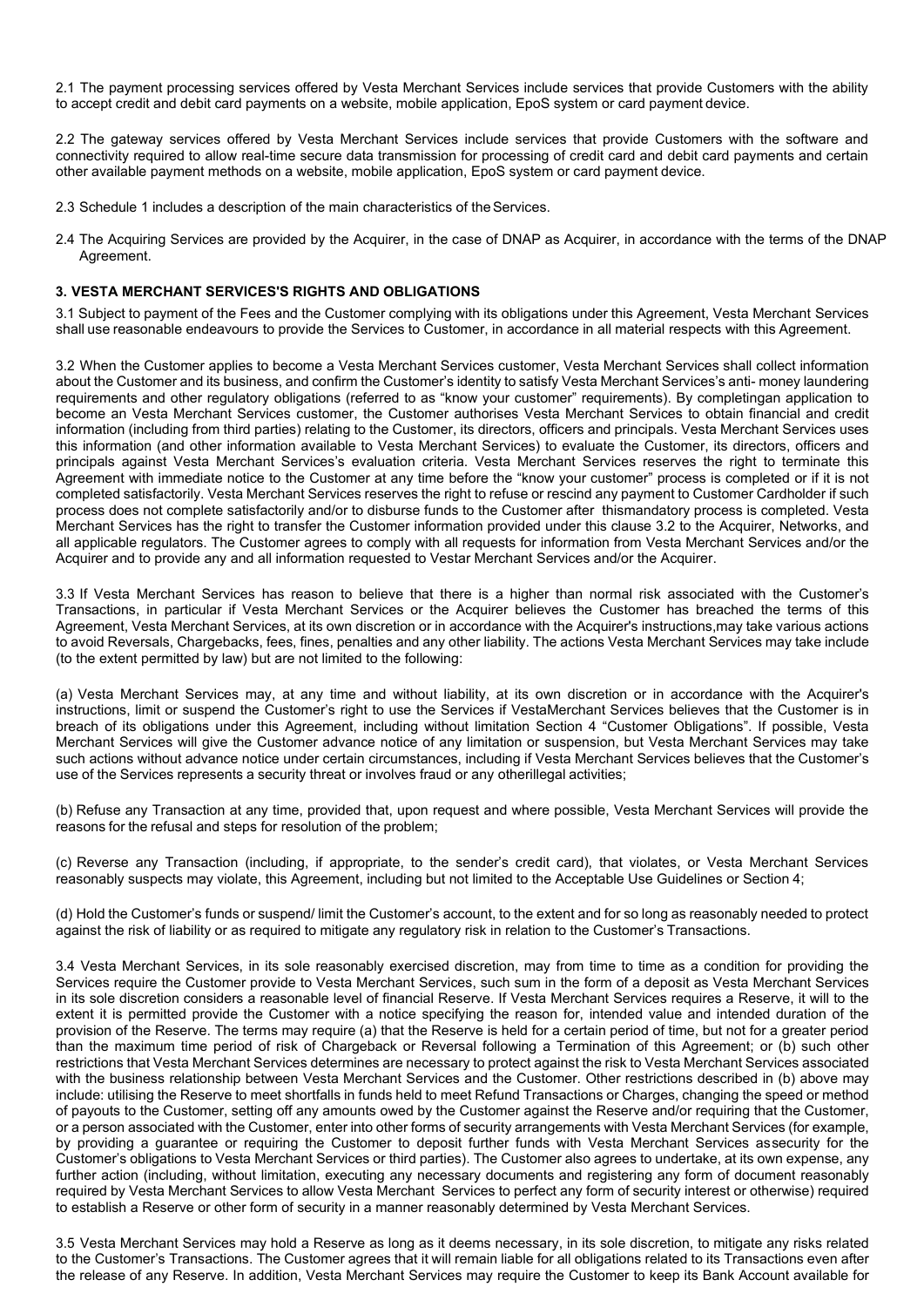any open settlements, Chargebacks and other adjustments. The Customer is obliged to keep Vesta Merchant Services informed of any change in Bank Account and to provide all relevant information as may be required to facilitate obligations under this Agreement.

3.6 To secure the Customer's performance of this Agreement, the Customer grants to Vesta Merchant Services a legal claim to any funds held including in respect of any Reserve. This is known in legal terms as a "lien" and "security interest".

3.7 Vesta Merchant Services shall be entitled to suspend the Services (or any part thereof) at any time with immediate effect:

(a) for operational reasons such as repair, maintenance, improvement provided that Vesta Merchant Services shall endeavour to give the Customer as much as notice as is reasonably possible before doing so and shall restore the Service as soon as reasonably practicable following any such suspension;

(b) where Vesta Merchant Services reasonably believes that the continued provision of the Services represents a threat or potential threat to the operation, security or functionality of any or all of the following (or any part thereof):

(i) where the integrity of the Vesta Merchant Services's computer server hardware may be at risk of compromise;

(ii) where the Customer's Equipment may prove a risk to operation or security of the Services or Vesta Merchant Services's wider operations or regulatory obligations;

(iii) where the system or operation of any third party may prove a risk to operation or security of the Services or Vesta Merchant Services's wider operations or regulatory obligations;

(iv) where Vesta Merchant Services reasonably believes that the continued provision of the Services represents a risk of noncompliance with PCI: DSS or a cybersecurity threat;

(v) where the Customer fails to provide an appropriate Reserve within 14 days of request by Vesta Merchant Services; or

(vi) where Vesta Merchant Services identifies or reasonably suspects any out of character traffic profile attributable or connected to the utilisation of the Services by the Customer (by way of example but not limited to activity beyond any MPTV). Vesta Merchant Services will promptly contact the Customer to advise if the MPTV is exceeded, ahead of suspending the service for activity beyond the agreed MPTV. For the avoidance of doubt, the right to suspend is intended to protect the Service from risks such as DdoS and fraudulent activity.

3.8 Vesta Merchant Services shall have the right to vary at any time the Services supplied to the Customer pursuant to the Agreement in order to comply with any law, regulation, industry standard (including without limitation any PCI standard or best practice) in any relevant jurisdiction and Vesta Merchant Services shall endeavour to provide the Customer with reasonable notice prior to doing so.

3.9 Vesta Merchant Services shall be entitled to change the technical specification of the Services for purely operational reasons if any change to technical specification will not materially reduce the performance of the Services.

3.10 Vesta Merchant Services shall provide the Services with reasonable care and skill in accordance with industry standards and Payment Card Industry standards from time to time including in particular the PCIDSS.

3.11 Vesta Merchant Services shall have the right, at any time, and for any reason whatsoever to decline to allow any prospective third party customer,

e.g. a customer of the Customer who may wish to use the Customer as a payments bureau, to utilise the Services or any part thereof. In such an instance, the Customer may apply to Vesta Merchant Services to become a reseller of the Services.

3.11 The Services shall not include training of personnel utilised by the Customer.

## **4. CUSTOMER'S OBLIGATIONS**

4.1 The Customer shall:

(a) co-operate fully with Vesta Merchant Services in all matters relating to the Services;

(b) provide to Vesta Merchant Services, in a timely manner, such Customer Information and other information as Vesta Merchant Services may reasonably require to ensure the safe and compliant provision of the service and to meet regulatory obligations;

(c) if applicable, be responsible (at its own cost) for providing the telecommunications services and correctly configured Customer Equipment that is needed to connect to the Services;

(d) provide details of a systems administrator who, on behalf of the Customer, will be familiar with the Services and available to be contacted by Vesta Merchant Services to provide details of any change to the contact details of the system administrators;

(e) if applicable, be responsible for configuration and management of access to the Services including configuration of network, firewall, DNS, routers and any personal computers as well as any integration of the Service into a website or call centre application;

(f) allow Vesta Merchant Services to incorporate the Customer Information into the Vesta Merchant Services databases solely for the purpose of providing Services, including PCI compliant fraud screening services;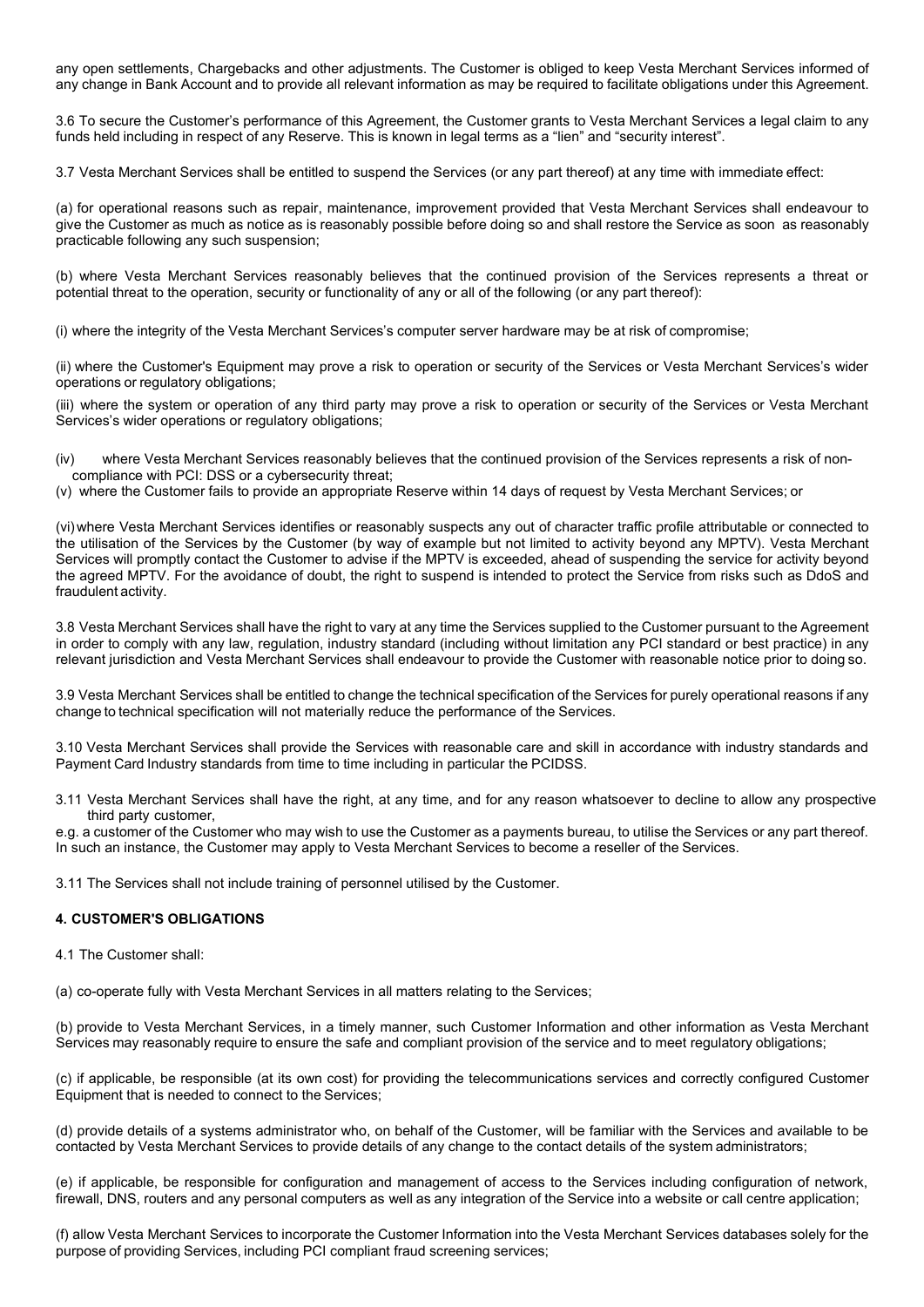(g) where material compliance issues in the Customer's processes are identified, the Customer shall implement the recommendations given by Vesta Merchant Services or their own appointed PCI QSA in relation to the Services; and

(h) use the Services in compliance with the Acceptable Use Guidelines as set forth in Schedule 2 hereto. Customer shall not use the Services in any manner, or in furtherance of any activity, that may violate the Acceptable Use Guidelines or cause Vesta Merchant Services or its affiliates to be subject to investigation, prosecution, or legal action

### **Security**

(i) be responsible for the security and proper use of all user identities ("User IDs") and passwords in connection with the Services (including changing passwords on a regular basis) and agrees to ensure that User IDs are kept confidential, secure, used properly and not disclosed to any unauthorised person and to inform Vesta Merchant Services immediately if there has been (or is likely to be) a breach of security or misuse of the Service;

(j) promptly change any or all of the passwords used in connection with the Service when requested to do so by Vesta Merchant Services where Vesta Merchant Services reasonably believes that there is or is likely to be a breach of security or misuse of the Services;

(k) promptly inform Vesta Merchant Services if any of the information supplied on or in relation to the online registration and use of User IDs or changes thereto;

(l) comply with data privacy and security requirements under the PCI:DSS with regards to Customer's use, access, and storage of certain credit card non-public personal information ("Cardholder Information");

(m) comply with its obligations under any applicable law or regulation as may be in effect or as may be enacted, adopted or determined regarding the confidentiality, use, and disclosure of Cardholder Information. Vesta Merchant Services may, at its discretion, conduct an on-site audit and review of Customer's data privacy and security procedures upon either (a) five (5) Business Days' notice for any reason or (b) immediately upon any unauthorised access to, use or disclosure of any Cardholder Information;

(n) comply with its obligations under the Pinpad Installation Manual;

#### **Use of the Service**

(o) only access (and permit access) to the Services as permitted by the Agreement during the Term and shall not make(or permit) any attempt to circumvent the system security of the Services or those of Vesta Merchant Services at any time. Customer shall not use (or permit others to use) the Services in any manner, or in furtherance of any activity, that may violate the Acceptable Use Guidelines or cause Vesta Merchant Services or its affiliates to be subject to investigation, prosecution, or legal action;

#### **Regulations**

(p) comply with all legislation, instructions or guidelines issued by any Network, regulatory authority, relevant licensees and any other codes of practice that apply to the Customer and that relate to the provision of the Customer Information or in any way in relation to the Services (including without limitation any PCI Standards of which Vesta Merchant Services inform the Customer from time to time);

(q) immediately notify and appropriately indemnify Vesta Merchant Services if it becomes aware of any unauthorised use of all or any part of the Services.

#### **Representations and warranties by Customer**

4.2 Customer has the full power and authority to execute, deliver and perform this Agreement. This Agreement is valid, binding and enforceable against Customer in accordance with its terms and no provision requiring Customer's performance is in conflict with its obligations under any constitutional document, charter or any other agreement (of whatever form or subject) to which Customer is a party or by which it is bound.

4.3 Customer is duly organized, authorised and in good standing under the laws of the state, region or country of its organization and is duly authorised to do business in all other states, regions or countries/regions in which Customer's business make such authorization necessary or required.

#### **5. Liability for Invalidated Payments and other Liabilities**

- 5.1 The Customer must compensate and indemnify Vesta Merchant Services for any claims, losses, expenses or liability Vesta Merchant Services incurs arising from:
- (a) a transaction or dispute between the Customer and a Cardholder;
- (b) an invalid transaction, refund transaction, over-payment, Chargeback and any other expenses, collectively "Invalidated Payments";
- (c) any error, negligence, willful misconduct or fraud by the Customer or its employees; or
- (d) any losses suffered by Vesta Merchant Services as a result of the Customer's failure to comply with its obligations under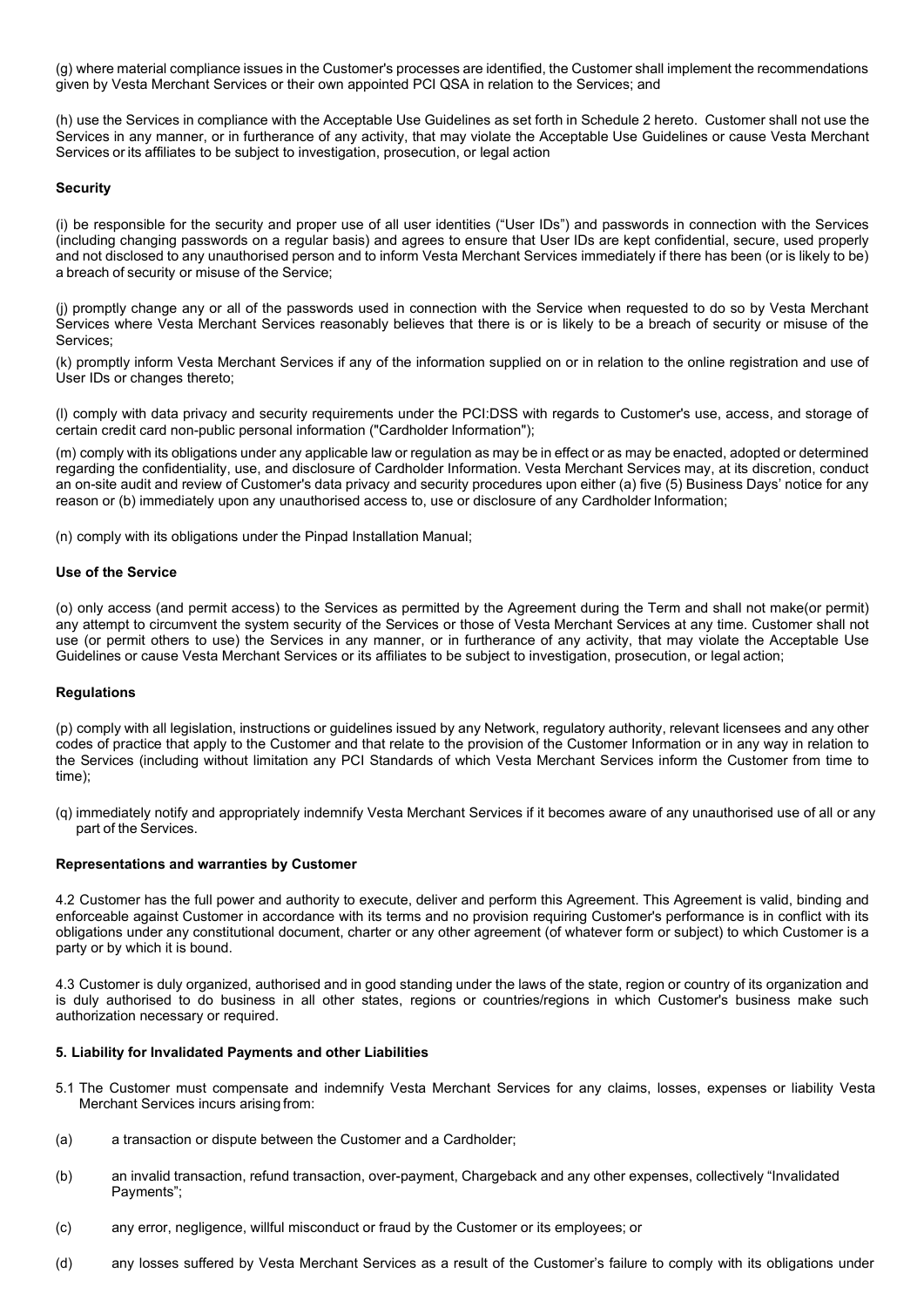5.2 In the event of an Invalidated Payment and other liability, Vesta Merchant Services may deduct the amount of the Invalidated Payment from the Customer's Payout Amounts.

5.3 If the Customer has a past due amount owed to Vesta Merchant Services under this Agreement, Vesta Merchant Services may subject to providing not less than 7 days notice of intention to do so deduct the amounts owed to Vesta Merchant Services from the Reserve.

### **6. FEES AND PAYMENT**

### **Fees**

6.1 Notwithstanding any other provisions of this Agreement, the Fees applicable and related to the Services are set forth in the Order Form, and may be increased on immediate notice at any time if Network or Acquirer fees or charges increase to the same extent as such Network or acquirer fees or charges increase. Following the first anniversary of the Effective Date, Vesta Merchant Services may increase the Fees upon 30 days' notice not morethan once per Annum by not more than 3% per annum. If following the first anniversary of the Effective Date, Vesta Merchant Services wish to increase the Fees beyond 3% per annum, Vesta Merchant Services may (not more than once per annum) provide not less than 90 days' written notice of increase in Fees, however in such circumstance, the Customer shall have the right to decideto terminate this Agreement upon not less than 30 days' written notice provided prior to the expiry of the 90 day's written notice provided by Vesta Merchant Services.

6.2 In exchange for Vesta Merchant Services providing the Customer with the Services, the Customer agrees to pay Vesta Merchant Services the Fees shown in the Order Form as varied from time to time pursuant to section 6.1 above. All applicable Feesare due and payable immediately prior to or upon settlement of the applicable Payout Amount and the Customer agrees that Vesta Merchant Services may deduct its applicable Fees from each Payout Amount.

6.3 Interest on all amounts due by the Customer, but not yet paid to Vesta Merchant Services, shall accrue at a rate of 1.0% per month ("Late Fee"). In the event of a dispute made in good faith as to the amount of fees, Customer agrees to remit payment of any undisputed amount(s); and, the Late Fee shall not accrue as to any disputed amounts unless not paid within thirty (30) calendar days after said dispute has been resolved.

### **Currency Conversion**

6.4 If a transaction of the Customer involves a currency conversion it will be converted at an exchange rate set by Vesta Merchant Services for the relevant currency exchange. The exchange rate is sourced from a sponsoring financial institution which is based on the rates available in the wholesale currency markets or, if required by law or regulation, at the relevant governmental reference rate(s) on the conversion date or the prior Business Day. Where a currency conversion is offered at the point of sale by Customer, not by Vesta Merchant Services, and Customer offers the exchange rate and charges, Vesta Merchant Services has no liability for that currency conversion.

## **Payment of Fees; Right to Set-Off**

6.5 Vesta Merchant Services will on the relevant Payment Frequency, pay to the Customer's Bank Account the aggregate of all Payout Amounts net of the applicable Fees, Charges and other amounts due to Vesta Merchant Services. If the Payout Amount is not sufficient to cover the applicable Fees, Charges or other amounts due to Vesta Merchant Services on any given Payment Frequency, the Customer agrees that Vesta Merchant Services may debit the Bank Account for the applicable amounts and/or setoff the applicable amounts against future Payouts.

6.6 The Customer acknowledges and agrees that a Transaction may become subject to a Chargeback even after settlement or otherwise be invalidated. In the event of a Chargeback or invalidated payment, the Customer is liable for:

- (a) the full amount of the original Transaction; and
- (b) any Chargeback fees according to this Agreement.

6.7 Upon Vesta Merchant Services's request, the Customer agrees to provide Vesta Merchant Services with all necessary bank account, routing and related information and grant Vesta Merchant Services any required permission to debit the applicable amounts from the Bank Account.

6.8 Vesta Merchant Services will provide electronic statements and/or invoices as applicable. Printed statements can be requested for subsequent statements by email (an additional fee may be charged by Vesta Merchant Services).

6.9 Vesta Merchant Services reserves the right to charge a fee for providing additional information or for providing the transaction history and other information about Vesta Merchant Services fees in a different way.

#### **Taxes**

6.10 Unless otherwise stated, all Fees are quoted exclusive of any applicable value added tax (VAT).

6.11 It is the Customer's responsibility to determine what, if any, taxes apply to the payments it makes or receives, and it is its responsibility to collect, report and remit the correct tax to the appropriate tax authority. Vesta Merchant Services is not responsible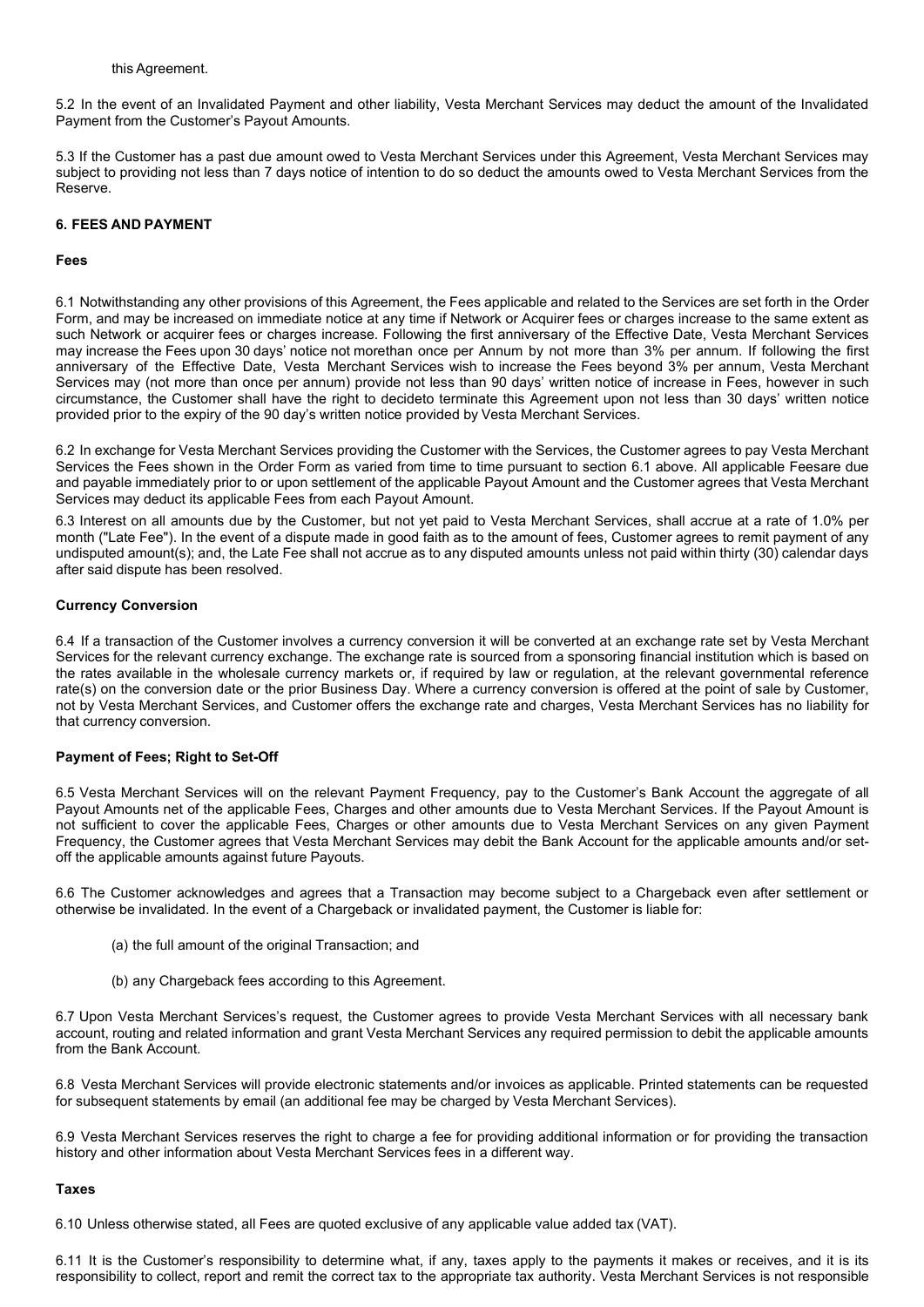for determining whether taxes apply to the Customer's transactions, or for collecting, reporting or remitting any taxes arising from any transaction.

### **Interchange Fees**

6.12 Interchange Fees are set by the Networks ("Interchange Fee(s)"). Vesta Merchant Services shall always charge the Customer the Interchange Fee as set by the Networks and as passed on by the Acquirer. For more information on Interchange Fees, please see the Networks' websites.

### **7. INTELLECTUAL PROPERTY RIGHTS**

7.1 This Agreement does not transfer, and is not intended to transfer, the Intellectual Property Rights that any other party owns or any Intellectual Property Rights that are created, acquired or developed during the Term of the Agreement. The Customer shall not acquire any Intellectual Property Rights in the Services.

### **License Grant**

7.2 Vesta Merchant Services grants the Customer a revocable, non-exclusive, non-transferable, royalty-free limited license to use Vesta Merchant Services's software in accordance with the documentation made available by Vesta Merchant Services to such extent as is necessary for the sole purpose of enabling the Customer to make reasonable use of the Services during the Term. Thislicense grant includes the software and all updates, upgrades, new versions and replacement software for the Customer's use in connection with the Services. The Customer may not rent, lease or otherwise transfer its rights in the software to a third party. The Customer must comply with the implementation and use requirements contained in all Vesta Merchant Services documentation accompanying the software. If the Customer does not comply with Vesta Merchant Services's instructions, implementation and use requirements it will be liable for all resulting loss, cost or damages suffered by the Customer, Vesta Merchant Services and third parties. Unless otherwise provided by applicable law, the Customer agrees not to alter, reproduce, adapt, distribute, display,publish, reverse engineer, translate, disassemble, decompile or otherwise attempt to create any source code that is derived from the software. Upon expiration or termination of this Agreement, this license shall automatically terminate simultaneously at the time of such termination.

### **Trademarks**

7.3 Subject to the terms and conditions of this Agreement, Vesta Merchant Services grants the Customer a revocable, non- exclusive, non-transferable license to use Vesta Merchant Services's trademarks to identify the Services (the "Trademarks") during the Term of this Agreement solely in conjunction with the use of the Services. Vesta Merchant Services grants no rights in the Trademarks or in any other trademark, trade name, service mark, business name or goodwill of Vesta Merchant Services except aslicensed hereunder or by separate written agreement of the parties. Customer agrees that it will not at any time during or after this Agreement assert or claim any interest in or do anything that may adversely affect the validity of any Trademark or any other trademark, trade name or product designation belonging to or licensed to Vesta Merchant Services (including, without limitation registering or attempting to register any Trademark or any such other trademark, trade name or product designation). Upon expiration or termination of this Agreement, Customer will immediately cease all display, advertising and use of all of the Trademarksincluding the logos and trademarks of the Network.

#### **Publicity**

7.4 Customer hereby grants Vesta Merchant Services permissions to use Customer's name and logo in its marketing materials including, but not limited to use on Vesta Merchant Services's website, in customer listings, in interviews and in press releases.

## **8. NON-DISCLOSURE AND CONFIDENTIALITY**

8.1 The Parties acknowledge that in their performance of their duties hereunder either party may communicate to the other (or its designees) certain confidential and proprietary information, including without limitation information concerning the Services and the know-how, technology, techniques, or business or marketing plans related thereto (collectively, the "Confidential Information") all of which are confidential and proprietary to, and trade secrets of, the disclosing party. Confidential Information does not include information that: (i) is public knowledge at the time of disclosure by the disclosing party; (ii) becomes public knowledge or known to the receiving party after disclosure by the disclosing party other than by breach of the receiving party's obligations under this section or by breach of a third party's confidentiality obligations; (iii) was known by the receiving party prior to disclosure by the disclosing party other than by breach of a third party's confidentiality obligations; or (iv) is independently developed by the receivingparty.

8.2 As a condition to the receipt of the Confidential Information from the disclosing party, the receiving party shall: (i) not disclose in any manner, directly or indirectly, to any third party any portion of the disclosing party's Confidential Information; (ii) not use the disclosing party's Confidential Information in any fashion except to perform its duties hereunder or with the disclosing party's express prior written consent; (iii) disclose the disclosing party's Confidential Information, in whole or in part, only to employees, officers, advisers, agents and subcontractors who need to have access thereto for the receiving party's internal business purposes; (iv) take all necessary steps to ensure that its employees, officers, advisers, agents and subcontractors are informed of and comply with the confidentiality restrictions contained in this Agreement; and (v) take all necessary precautions to protect the confidentiality of the Confidential Information received hereunder and exercise at least the same degree of care in safeguarding the Confidential Information as it would with its own confidential information, and in no event shall apply less than a reasonable standard of care to prevent disclosure

8.3 The receiving party shall promptly notify the disclosing party of any unauthorised disclosure or use of the Confidential Information. The receiving party shall cooperate and assist the disclosing party in preventing or remedying any such unauthorised use or disclosure.

#### **9. Indemnification, Limitation of Liability, Disclaimer of Warranties**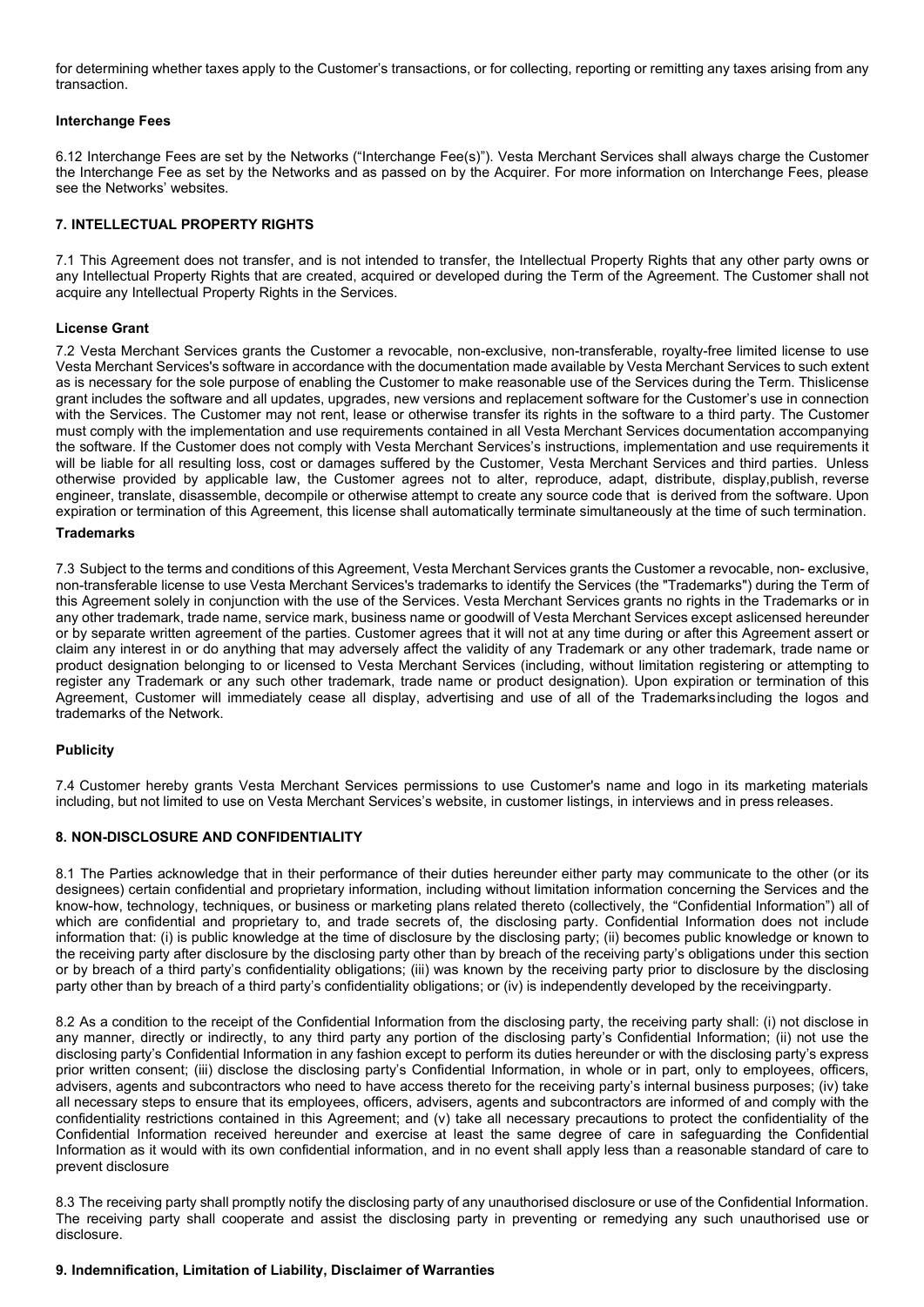### **Indemnification**

9.1 Customer agrees to defend, indemnify, and hold harmless Vesta Merchant Services, Vesta Merchant Services's affiliates and subsidiaries, and the people who work for Vesta Merchant Services or who are authorised to act on Vesta Merchant Services's behalf from any claim or demand (including legal fees) made or incurred by any third party due to or arising out of (i) the Customer'sbreach of this Agreement or any other agreement the Customer enters into with Vesta Merchant Services or its suppliers (ii) the Customer's use of the Services (iii) the Customer's acts or omissions and/or (iv) the Customer's breach of any law, regulation, Network Rules or the rights of a third party.

### **9.2 Limitation of Liability**

9.2.1 References to liability in this section 9.2 include every kind of liability arising under or in connection with this Agreement including but not limited to liability in contract, tort (including negligence), misrepresentation, restitution or otherwise.

- 9.2.2 Neither party may benefit from the limitations and exclusions set out in this section in respect of any liability arising from its deliberate default.
- 9.2.3 Nothing in this section 9.2 shall limit the Customer's payment obligations under this Agreement.
- 9.2.4 Nothing in this Agreement shall limit any liability under sections 7, 8 and 9.1 of this Agreement.

9.2.5 Nothing in this Agreement limits any liability that cannot legally be limited, including but not limited to liability for:

- (a) death or personal injury caused by negligence;
- (b) fraud or fraudulent misrepresentation; and
- (c) breach of the terms implied by section 12 of the Sale of Goods Act 1979 or section 2 of the Supply of Goods and Services Act 1982 (title and quiet possession).

9.2.6 Subject to section 9.2.2 (*no limitations in respect of deliberate default*), section 9.2.4 (*liability under identified clauses*) and section 9.2.5 (*liabilities which cannot legally be limited*), Vesta Merchant Services's total liability to the Customer in respect of all breaches of duty occurring within any contract year shall not exceed the cap.

- (a) In this section 9.2:
	- (i) cap. The cap is the greater of £30,000 and 100 per cent (100%) of the total charges in the contract year in which the breaches occurred.
	- (ii) contract year. A contract year means a 12 month period commencing with the Effective Date of this Agreement or any anniversary of it; and
	- (iii) total charges. The total charges means all sums paid by the Customer and all sums payable under this Agreement in respect of services actually supplied by Vesta Merchant Services, whether or notinvoiced to theCustomer.

9.2.7 Specific heads of excluded loss and exceptions from them

- (a) Subject to section 9.2.2 (*no limitations in respect of deliberate default*), section 9.2.3 (*no limitation of the Customer's payment obligations*), section 9.2.4 (*liability under identified clauses*) and section 9.2.5 (*liabilities which cannot legally be limited*), section 9.2.7(c) identifies the kinds of loss that are not excluded. Subject to that, section 9.2.7(b) excludes specified types of loss.
- (b) Types of loss wholly excluded:
	- (i) Loss of profits.
	- (ii) Loss of sales or business.
	- (iii) Loss of Agreements or contracts.
	- (iv) Loss of anticipated savings.
	- (v) Loss of use or corruption of software, data or information.
	- (vi) Loss of or damage to goodwill.
	- (vii) Indirect or consequential loss.
- (c) Types of loss and specific losses not excluded: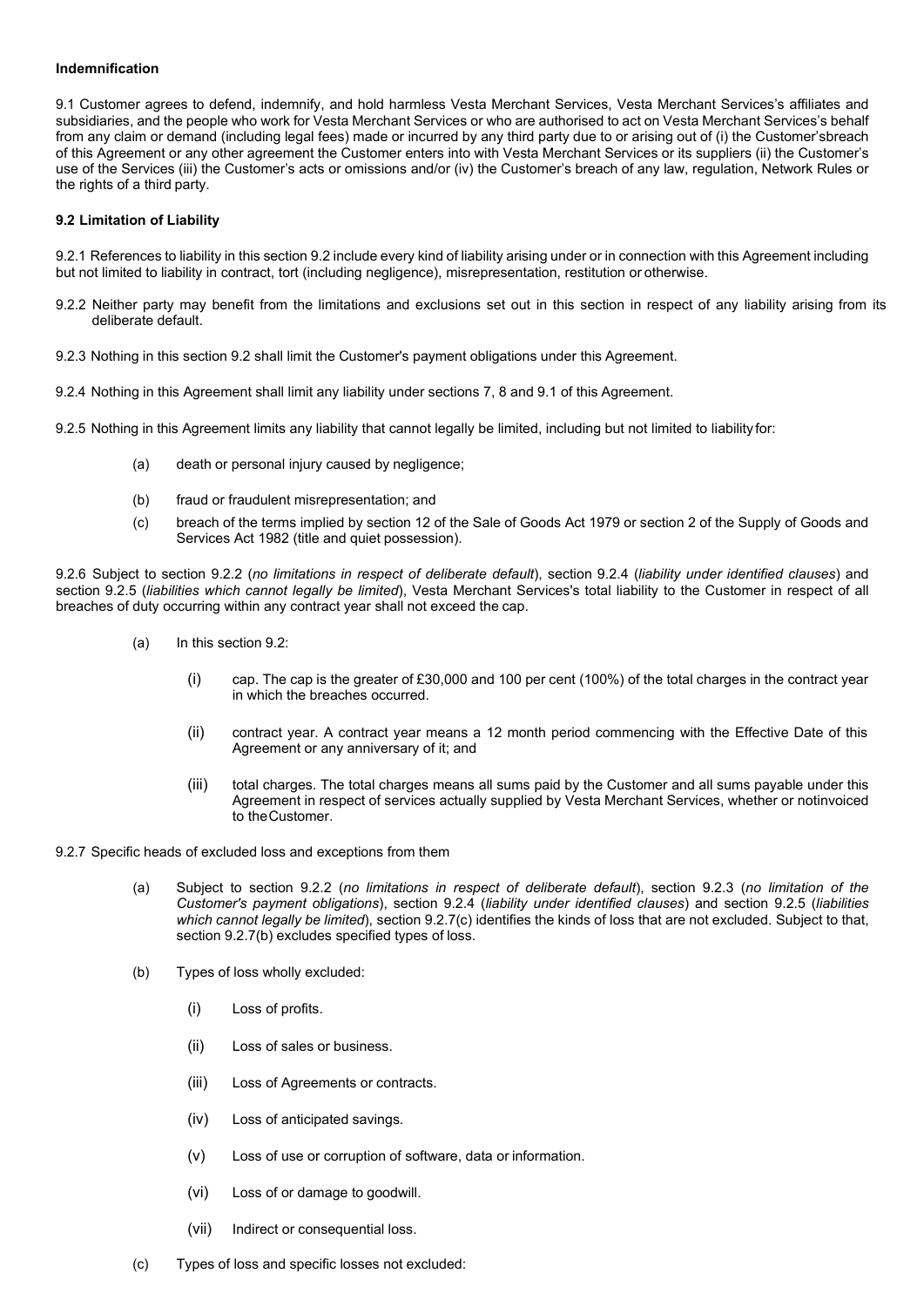- (i) Sums paid by the Customer to Vesta Merchant Services pursuant to this Agreement, in respect of any Goods or Services not provided in accordance with this Agreement.
- (ii) Wasted expenditure.
- (iii) Additional costs of procuring and implementing replacements for, or alternatives to, Services not provided in accordance with this Agreement. Losses incurred by the Customer arising out of or in connection with any third party claim against the Customer which has been caused by the act or omission of Vesta Merchant Services. For these purposes, third party claims shall include but not be limited to demands, fines, penalties, actions, investigations or proceedings, including but not limited to those made or commenced by subcontractors, Vesta Merchant Services's personnel, regulators and customers of the Customer.

#### **Disclaimer of Warranties**

9.4 The Services are provided "as is" without any warranty whatsoever and all warranties, conditions and other terms implied by statute or common law are, to the fullest extent permitted by law, excluded from the Agreement. Vesta Merchant Services disclaims all warranties, express, implied, or statutory, to Customer as to any matter whatsoever, including all implied warranties of merchantability, fitness for a particular purpose and non-infringement of third-party rights. No oral or written information or advice given by Vesta Merchant Services or its employees or representatives shall create a warranty or in any way increase the scope of Vesta Merchant Services's obligations.

9.5 During the term of this Agreement, Vesta Merchant Services shall use its commercially reasonable efforts to provide the Services without interruption. However, the parties acknowledge that the Service is a computer network-based service that may be subject to outages and delay occurrences. As such, Vesta Merchant Services does not guarantee continuous or uninterrupted access to the Services. Vesta Merchant Services shall not be liable for any delay in the failure in our provision of the Services under this Agreement. Customer acknowledges that Customer's access to the Vesta Merchant Services website may be occasionallyrestricted to allow for repairs, maintenance or the introduction of new facilities or services. Vesta Merchant Services will make reasonable efforts to ensure that Transactions are processed in a timely manner. Vesta Merchant Services will not be liable in any manner for any interruptions, outages, or other delay occurrences relating to the Services.

#### **10. DATA PROTECTION**

10.1 The Customer acknowledges and agrees that details of the Customer's name, address and payment record may be submitted to a credit reference agency and personal data will be processed by and on behalf of Vesta Merchant Services in connection with the Services.

10.2 Customer warrants to Vesta Merchant Services that all data and entries delivered to Vesta Merchant Services by Customer will (a) be correct in form, (b) contain true and accurate information, (c) be fully authorised by the Cardholder, and (d) be timely under the terms and provisions of this Agreement.

10.3 Schedule 3 details the Data Protection terms agreed between the Parties.

### **11. TERM AND TERMINATION**

11.1 The initial term of this Agreement will commence on the Effective Date and will continue thereafter for the period as set out in the Order Form ("Initial Term") unless terminated earlier by Vesta Merchant Services or Customer in accordance with the terms of this Agreement. This Agreement will automatically renew for additional one (1) year periods (unless separately identified in the Order Form, in which case such other period of the length specified in the applicable Order Form) shall apply (each being a "Renewal Term" and, collectively, with the Initial Term, the "Term") unless either party provides the other party with ninety (90) dayswritten notice prior to the conclusion of the Initial Term or the Renewal Term, as applicable. All terms and conditions hereof shall remain in effect during any Renewal Term, except as the parties otherwise expressly agree in writing.

11.2 Without prejudice to any other rights or remedies that the Parties may have, the Customer may terminate this Agreement without liability to Vesta Merchant Services immediately on giving written notice to Vesta Merchant Services if Vesta Merchant Services commits a material breach of any of the terms of this Agreement and, if such a breach is remediable, fails to remedy that breach within thirty (30) days of Vesta Merchant Services's being notified in writing of the breach.

11.3 Without prejudice to any other rights or remedies that the Parties may have, Vesta Merchant Services may immediately suspend the provision of the Services and/or terminate this Agreement or any part of this Agreement without liability to the Customer immediately on giving written notice to the Customer if:

(a) the Customer fails to pay any amount due under this Agreement on the due date for payment and remains in default not less than thirty (30) days after being notified in writing to make such payment; or

(b) the Customer commits a material breach of any of the terms of this Agreement and (if such a breach is remediable) fails to remedy that breach within fourteen (14) days of the Customer being notified in writing of the breach; or

(c) the Customer notifies Vesta Merchant Services that it does not accept any variation in the Fees pursuant to condition 6; or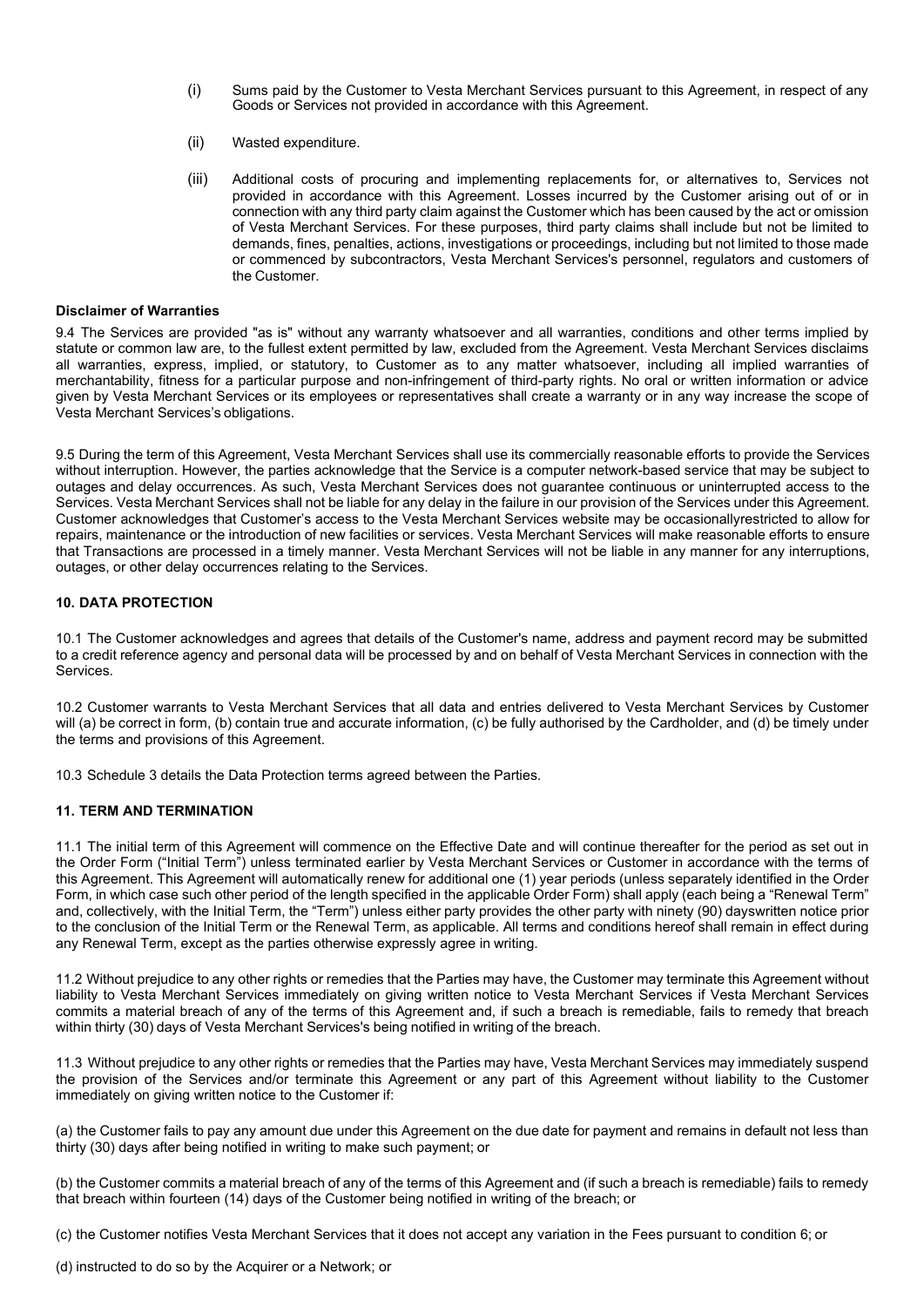(e) if a tri--party agreement between Vesta Merchant Services, the Customer and the Acquirer, including the DNAP Agreement, is terminated for any reason; or

(f) the Customer suspends, or threatens to suspend, payment of its debts or is unable to pay its debts as they fall due or admits inability to pay its debts or (being a company) is deemed unable to pay its debts within the meaning of section 123 of the Insolvency Act 1986; or

(g) the Customer commences negotiations with all or any class of its creditors with a view to rescheduling any of its debts, or makes a proposal for or enters into any compromise or arrangement with its creditors other than for the sole purpose of a scheme for a solvent amalgamation of the Customer with one or more other companies or the solvent reconstruction of the Customer; or

(h)a petition is filed, a notice is given, a resolution is passed, or an order is made, for or in connection with the winding up of the Customer other than for the sole purpose of a scheme for a solvent amalgamation of the Customer with one or more other companies or the solvent reconstruction of the Customer; or

(i) an application is made to Court, or an order is made, for the appointment of an administrator or if a notice of intention to appoint an administrator is given or if an administrator is appointed over the Customer; or

(j) a floating charge holder over the assets of the Customer has become entitled to appoint or has appointed an administrative receiver; or

(k)a person becomes entitled to appoint a receiver over the assets of the Customer or a receiver is appointed over the assets of the Customer; or

(l) a creditor or encumbrancer of the Customer attaches or takes possession of, or a distress, execution, sequestration or other such process is levied or enforced on or sued against, the whole or any part of its assets and such attachment or process is not discharged within 14 days; or

(m)the Customer suspends or ceases, or threatens to suspend or cease, to carry on all or a substantial part of its business; or

(n)any event occurs, or proceeding is taken, with respect to the Customer in any jurisdiction to which it is subject that has an effect equivalent or similar to any of the events mentioned in condition 10.3(e) to condition 10.2(l) (inclusive); or

(o) there is a change of control of the Customer.

11.4 On termination of the Agreement for any reason:

(a) the Customer shall, within fifteen (15) days, pay to Vesta Merchant Services all of Vesta Merchant Services's outstanding fees and interest and, in respect of Services supplied but for which no invoice has been submitted and any portion of the remaining fees for that calendar year and that has not yet been invoiced, Vesta Merchant Services may submit an invoice, which shall be payable within fifteen (15) days of receipt; and

(b) the accrued rights and liabilities of the Parties as at termination and the continuation of any provision expressly stated to survive or implicitly surviving termination shall not be affected.

11.5. Termination of this Agreement does not automatically terminate DNAP Agreement which shall continue in full force and effect unless terminated in accordance its terms.

## **12. FORCE MAJEURE**

Vesta Merchant Services shall have no liability to the Customer under the Agreement if it is prevented from, or delayed in performing, its obligations under the Agreement or from carrying on its business by acts, events, omissions or accidents beyond its reasonable control, including (without limitation) strikes, lock-outs or other industrial disputes (whether involving the workforce of Vesta Merchant Services or any other party); failure of a utility service, banking or financial system or transport network; failure of orinterruption to the internet or any other communication network; act of God and natural disaster; pandemic; war, riot, civil commotion, malicious damage; compliance with any law or governmental order, rule, regulation or direction; accident; breakdownof plant or machinery; fire, flood, or storm.

## **13. NON-SOLICITATION**

13.1 Customer agrees that it shall not, without the prior written consent of Vesta Merchant Services, at any time from the date of the Agreement to the expiry of twelve (12) months after the last date of supply of the Services or termination of the Agreement, solicit or entice away from the other or employ (or attempt to employ) any person who is, or has been, directly engaged as an employee or as a consultant or subcontractor who has worked on Vesta Merchant Services services; provided, however, it shall notbe considered a breach of this provision for Customer to hire the employee of Vesta Merchant Services without consent of Vesta Merchant Services during such period if such employee responds to a general solicitation of employment not targeting the employees of Vesta Merchant Services.

## **14. VARIATION AND SCOPE CHANGE**

14.1 Vesta Merchant Services may, from time to time and without notice, change the Services in order to comply with any applicable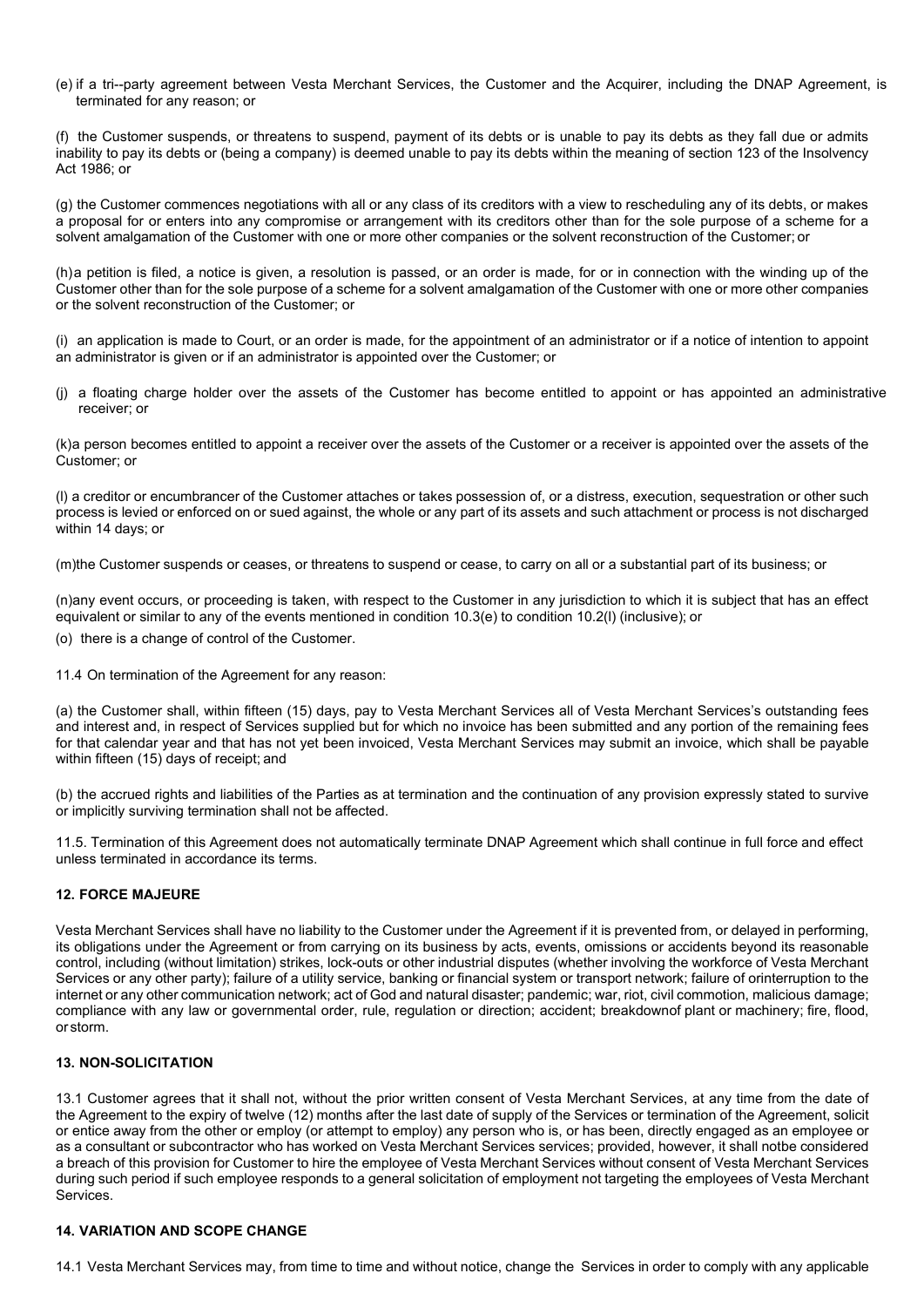safety or statutory requirements or PCI standard guidance or Network or Acquirer or regulatory requirement, provided that such changes do not materially affect the nature, scope of, or the Fees for the Services, such changes shall not be a change tothis Agreement. If Vesta Merchant Services requests a change to the scope of the Services for any other reason, the Customer shallnot to the extent it does not affect the terms of this Agreement unreasonably withhold or delay consent to it.

14.2 To be valid, any amendment or waiver of this Agreement must be in writing, or addressed in accordance with sections 3.8, 3.9, 6.1 or this section 14.2 of this Agreement. Any other changes to this Agreement will be offered to the Customer in text-form, e.g. by way of sending the Customer an e-mail, with a minimum of 1 months prior notice before the suggested effective date of such change. The Customer will be deemed to have consented to these changes unless it explicitly dissents in writing before the effective date. In case the Customer does not agree to the changes, it may terminate this Agreement on not less than 14 days' notice without any extra cost at any time before the effective date of the change. For the avoidance of doubt, changes in enhancing the services or required by variation of law shall not be changes to this Agreement.

### **15. WAIVER**

15.1 A waiver of any right under the Agreement is only effective if it is in writing and it applies only to the circumstances for which it is given, but an email suffices as writing for a waiver by Vesta Merchant Services. No failure or delay by a Party in exercising any right or remedy under the Agreement or by law shall constitute a waiver of that (or any other) right or remedy, nor preclude or restrict its further exercise. No single or partial exercise of such right or remedy shall preclude or restrict the further exercise of that (orany other) right or remedy.

15.2 Unless specifically provided otherwise, rights arising under the Agreement are cumulative and do not exclude rights provided by law.

### **16. SEVERANCE**

16.1 If any provision of the Agreement (or part of any provision) is found by any Court or other authority of competent jurisdiction to be invalid, illegal or unenforceable, that provision or part-provision shall, to the extent required, be deemed not to form part of the Agreement and the validity and enforceability of the other provisions of the Agreement shall not be affected.

16.2 If a provision of the Agreement (or part of any provision) is found illegal, invalid or unenforceable, the Parties shall negotiate in good faith to amend such provision such that, as amended, it is legal, valid and enforceable and, to the greatest extent possible, achieves the Parties' original commercial intention.

## **17. ENTIRE AGREEMENT**

17.1 This Agreement, including all schedules, exhibits and attachments thereto, sets forth the entire agreement and understanding of the Parties hereto in respect to the subject matter contained herein, and supersedes all prior agreements, promises, covenants, arrangements, communications, representations or warranties, whether oral or written, by any officer, partner, employee or representative of any party hereto. This Agreement shall be binding upon and shall inure only to the benefit of the Parties hereto and their respective successors and assigns. Nothing in this Agreement, express or implied, is intended to confer or shall be deemed to confer upon any persons or entities not parties to this Agreement, any rights or remedies under or by reason of thisAgreement.

#### **18. ASSIGNMENT**

18.1 The Customer shall not, without the prior written consent of Vesta Merchant Services, assign, transfer, charge, mortgage, subcontract, or deal in any other manner with all or any of its rights or obligations under the Agreement.

18.2 The Customer having rights under the Agreement is acting on its own behalf and not for the benefit of another person.

18.3 Vesta Merchant Services may assign this Agreement in its sole discretion without the written consent of Customer.

## **19. NO PARTNERSHIP OR AGENCY**

The relationship of Vesta Merchant Services and Customer is that of independent contractors. Nothing in the Agreement is intended to, or shall be deemed to, constitute a partnership or joint venture of any kind between any of the Parties, nor constitute any Party the agent of another Party for any purpose. No Party shall have authority to act as agent for, or to bind, the other Party in any way.

## **20. RIGHTS OF THIRD PARTIES**

Save in respect of the rights granted to the Acquirer in this Agreement, a person who is not a Party to the Agreement shall not have any rights under or in connection with it pursuant to the Contract (Rightsof Third Parties) Act 1999 but nothing in the Agreement shall affect any right or remedy of a Third Party that exists or is available otherwise than as a result of that Act.

## **21. NOTICES**

21.1 Any notice required to be given under the Agreement shall be in writing and shall be delivered

- (a) personally, during a Business Day between 9am and 5pm; and/or
- (b) by recorded delivery, commercial courier or other signed-for means; and/or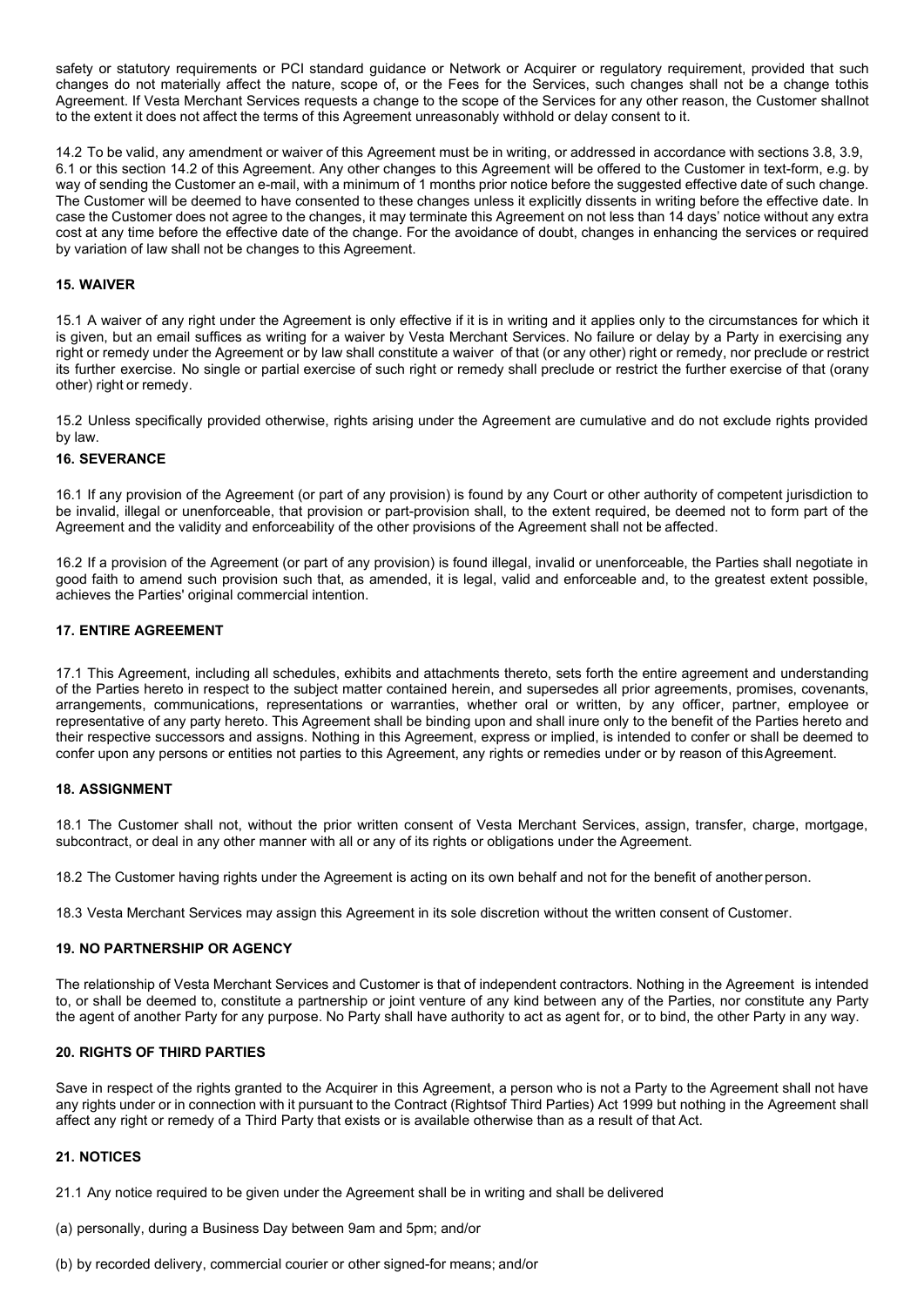(c) by email.

Addresses and numbers to be used for delivery are as set out on the first page of this Agreement.

21.2 Any notice shall be deemed to have been duly received if delivered personally to a Vesta Merchant Services staff member at the address above but not if simply left to be found; or, if sent by "signed-for" post, at 9.00 am on the second Business Day after posting; or, if delivered by commercial courier, on the date and at the time that the courier's delivery receipt is signed.

21.3 A notice required to be given under the Agreement shall be validly served if sent by e-mail only if the sender has received a manual reply to that email notice from the intended recipient and it is the sender's responsibility to ascertain that such email notice has been properly received.

21.4 This condition 21 shall not apply to the service of any documents in any proceedings or other documents in any legal action.

## **22. SURVIVAL**

22.1 Customer remains liable under this Agreement in respect to all Fees, charges and other amounts incurred through the use of the Services at any time, irrespective of termination of this Agreement.

22.2 All representations, covenants and warranties shall survive the execution of this Agreement, and the following sections shall survive the termination or expiration of this Agreement and continue in full force and effect: (a) sections 3.3, 3.4 & 3.5;

- (b) section 6,2, 6.3, 6.5, 6.6, 6.7
- (c) section 7 (Intellectual Property Rights);
- (d) section 8 (Non-Disclosure and Confidentiality);
- (e) section 9 (Indemnification, Limitation of Liability, Disclaimer of Warranties);
- (f) section 11 (Term and Termination); and
- (g) section 23 (Governing Law and Jurisdiction).

### **23. GOVERNING LAW AND JURISDICTION**

23.1 The Agreement and any dispute or claim arising out of or in connection with it or its subject matter or formation (including noncontractual disputes or claims), shall be governed by and construed in accordance with the law of England andWales.

23.2 The Parties irrevocably agree that the Courts of England and Wales shall have exclusive jurisdiction to settle any dispute or claim that arises out of or in connection with the Agreement or its subject matter or formation (including non-contractual disputes or claims).

#### **[The remainder of this page has been left blank.]**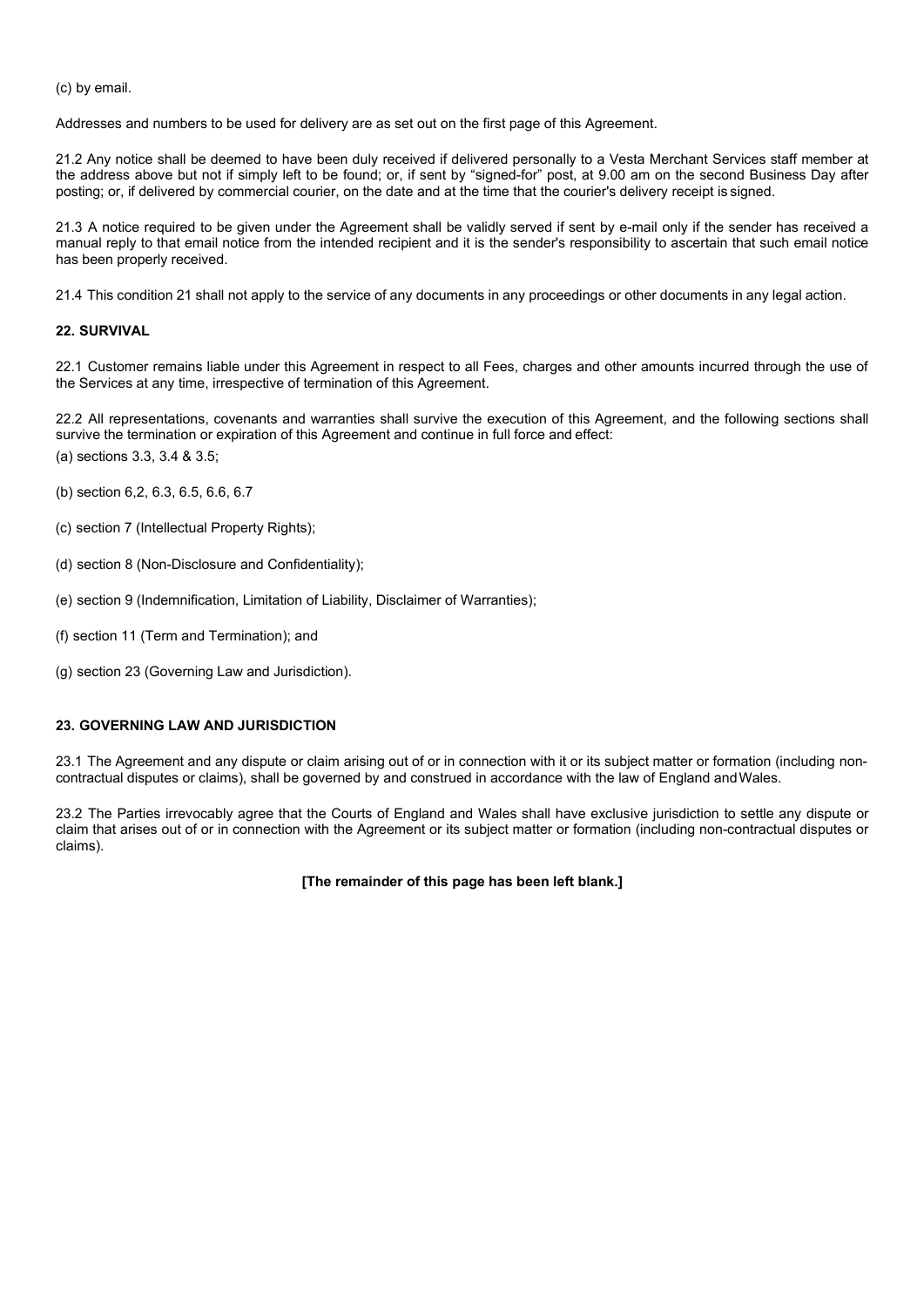### **SCHEDULE 1: Payment Services**

### **Part 1 — The Services**

Vesta Merchant Services provides Customers with the ability to accept credit and debit card payments on a website, mobile application, electronic point of sale (EPoS) systems card payment device. The Services include the payout of funds to a bank account defined by the Customer Vesta Merchant Services also provides Customers with the software and connectivity required to allow realtime secure data transmission and processing of credit and debit card payments.

### **How to receive payments**

## **1.1 Getting started.**

At the time of the Customer's sign up as an Vesta Merchant Services customer, Vesta Merchant Services needs to collect information about the Customer and its business, and confirm Customer identity in accordance with Vesta Merchant Services's anti-money laundering and other regulatory obligations before the Customer has full access to the Services and disbursement of funds ispossible. Vesta Merchant Services will notify the Customer immediately when this mandatory process is completed. Vesta MerchantServices may (to the extent permitted by law) let the Customer create transactions before this process is complete. Any transactionsthe Customer creates before such time are subject to satisfactory completion of such process and subject to reversal in case the process is not complete within 30 Business Days.

### **1.2 Receiving payments, Bank Account and Payouts**

Any proceeds from settled card transactions initiated by the Customer are intended to be received by Vesta Merchant Services from the sponsoring acquiring bank and settled to your Bank Account or directed to your Bank Account at our request by the sponsoring acquiring bank.

Subject to the terms of this Agreement, Vesta Merchant Services will pay to your Bank Account all amounts due to Customer and recorded by the sponsoring acquiring bank as Transactions, minus any charges including fees, Reversals, Chargebacks, refunds or other amounts that the Customer owes to Vesta Merchant Services under this Agreement. In the event that the amounts owed by the Customer to Vesta Merchant Services exceeds the amounts due to Customer ("Negative Settlement") the Customer agrees thatit shall be liable to Vesta Merchant Services for the amount of the Negative Settlement.

Customer acknowledges and agrees that a Transaction may become subject to a Chargeback even after settlement, or be invalidated for any other reason. Any of Customer's Payout Amounts are subject to any such event and the Customer is required to pay to Vesta Merchant Services:

- 1. the full amount of the original Transaction;
- 2. any fees and cost incurred by Vesta Merchant Services in this respect; and
- 3. any Chargeback fees according to this Agreement.

Customer must designate at least one bank account for the deposit and settlement of funds associated with Vesta Merchant Services's processing of the Transactions. Customer's Bank Account must be able to receive the currency received from Vesta Merchant Services.

With prior notice, the Customer can change its Bank Account by way of contacting Vesta Merchant Services's customer service, subject to the Customer providing all supporting documentation requested by Vesta Merchant Services and payment of any change of account fees due to Vesta Merchant Services. Customer authorises Vesta Merchant Services to initiate electronic credit and debit entries and adjustments to the Bank Account and the Customer shall execute any documentation necessary to give effect to such authorization under the applicable legal framework of its Bank Account. Vesta Merchant Services will not be liable for any delays in receipt of funds or errors in the Bank Account entries caused by third parties, including but not limited to delays or errors by the payment brands or the Customer's bank. The Customer is reminded of the risks of bank account related fraud and it is the Customers responsibility provide secure clear and accurate information as to bank details

## **1.3 Errors**

If Vesta Merchant Services are responsible for a processing error, Vesta Merchant Services will rectify the error. If the error resulted in the Customer receiving less money than it was entitled to, Vesta Merchant Services will credit the Customer's Bank Account for the difference. If the error results in the Customer receiving more money than it was entitled to, Vesta Merchant Services may debit the extra funds from the Customer's Payout Amount or Reserve or send the Customer an invoice for payment within not more than 14 days. Notwithstanding any other term of this Agreement, Vesta Merchant Services will not be held liable for the non-rectification of a payment transaction if the Customer has failed to notify Vesta Merchant Services of such an incorrectly executed payment transaction without undue delay on becoming aware of such incorrectly executed payment transaction, or in any event no later than within 13 months after the debit date.

## **1.4 Execution and cut-off times**

If Vesta Merchant Services is managing the Customer's settlement, the Customer agrees that Vesta Merchant Services will make commercially reasonable efforts to settle to the Customer's Bank Account, at the latest, in accordance with the Payment Frequency, subject to any delays arising from statutory bank holidays in the Customer's jurisdiction.

Vesta Merchant Services's obligation to execute payment orders within the time period set out above in this section only applies to payments executed in the currency of Pounds Sterling, Euro or the currency of the EEA State that has not adopted Euro as its currency, and to Bank Accounts within the European Union.

Vesta Merchant Services is under no obligation to execute the Customer's payment order if the Customer does not have sufficient funds or in any of the cases described in Section 5.1. Vesta Merchant Services reserves the right not to effect a payment made by the Customer until it receives cleared funds.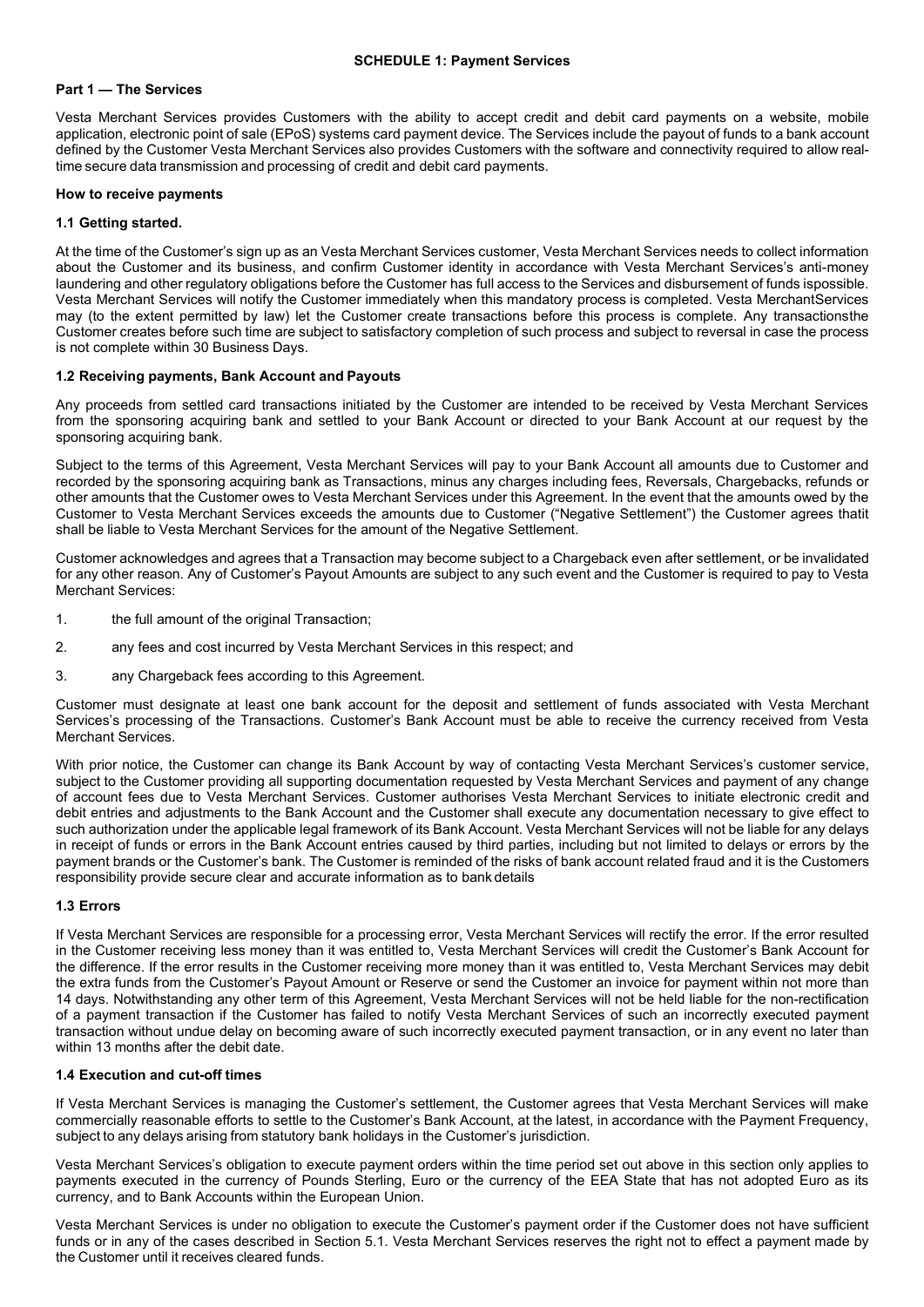# **1.5 Refunds**

Vesta Merchant Services may issue refunds in relation to a Transaction ("Refund Transaction"). Unless specifically approved otherwise by Vesta Merchant Services, Refund Transactions encompass the original amount and currency of the Transaction.

### **1.6 Security of your access, unauthorised transactions**

To maintain the security of the Customer's account access, the Customer agrees to:

- 1. not allow anyone else to have or use the Customer's password details and comply with all reasonable instructions Vesta Merchant Services may issue regarding how the Customer can keep its payment instrument safe;
- 2. Keep the Customer's personal details up to date. Vesta Merchant Services may be unable to respond to the Customer if it contacts Vesta Merchant Services from an address, telephone number or email account that is not registered with Vesta Merchant Services.
- 3. Take all reasonable steps to protect the security of the personal electronic device through which Customer accesses the Services (including, without limitation, using pin and/or password protected personally configured device functionality to access the Services and not sharing the Customer's device with other people) and conduct all checks as set out in the Pinpad Installation Manual.
- 4. be solely responsible to obtain accurate credit card information and authorization from Cardholders who are the Customer's customers.
- 5. With respect to Customer's account activity accessible through the Services, Customer may raise to Vesta Merchant Services any discrepancy relating to Transactions, Payouts, fees and amounts owed by Customer under this Agreement. Customer shall notify Vesta Merchant Services in writing of any such discrepancy promptly and in any event within 180 days of the date the data is made available to Customer through the Services. Following the expiration of this period, Customer's account activity shall be deemed as agreed.

### **1.7 Remittance advices**

Customer shall be provided by email with a remittance advice detailing amounts settled and all charges in accordance with the Payment Frequency. Vesta Merchant Services shall not be liable in the event that Customer fails to provide Vesta Merchant Services with an up to date email address for the purpose of receiving remittance advices.

Historic copies of remittance advices will be available from Vesta Merchant Services upon request subject to payment by the Customer of any applicable fee.

### **1.8 Surcharging**

Vesta Merchant Services does not encourage surcharging because it is a commercial practice that can penalise the consumer and create unnecessary confusion, friction and abandonment at checkout. The Customer agrees that it will only surcharge for the use of Services in compliance with any law applicable to it and not in excess of the surcharges that it applies for the use of other payment methods. Customer further agrees it is fully responsible for liabilities that arise out of its choice to surcharge and Vesta Merchant Services has no liability to the Customer or any third party. Customer acknowledges that it could be committing a criminal offence if it fails to disclose any form of surcharge to a consumer.

## **Part 2 — Regulatory Information**

#### **2.01 Regulatory information**

**Vesta Merchant Services Limited** is a private limited company registered in England & Wales under company number 0710815, and whose registered office address is Gladstone House, Hithercroft Road, Wallingford, England, OX10 9BT. Vesta Merchant Services Limited is authorised by the Financial Conduct Authority under the Payment Service Regulations 2017 (FCA reference no. 784165) for the provision of payment services as an Authorised Payment Institution, and is authorised and regulated by the Financial Conduct Authority for consumer credit activities.

Vesta Merchant Services will attempt to resolve any complaint relating to the provision of the Services or to the Payment Services Agreement via Vesta Merchant Services's customer service center. In addition, the Customer may make a complaint to the following:

• UK Financial Ombudsman Service (FOS). For UK resident Users only - the FOS is a free, independent service, which might be able to settle a complaint between Customer and Vesta Merchant Services. Customer may obtain further information regarding the FOS and contact the FOS at [http://www.financial-ombudsman.org.uk.](http://www.financial-ombudsman.org.uk/)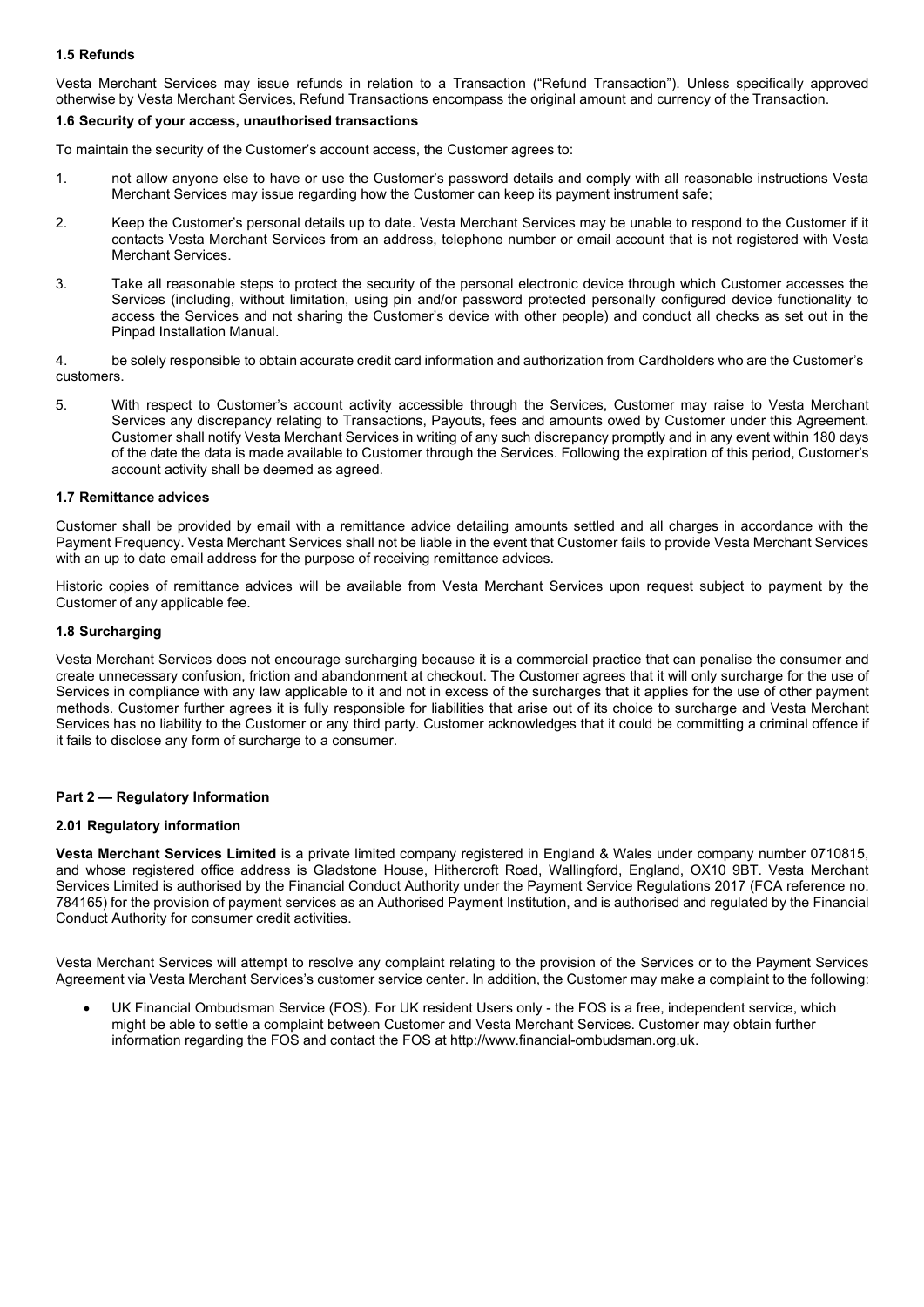### **SCHEDULE 2: ACCEPTABLE USE GUIDELINES**

### A. **Acceptable Use**.

Use of the Services is subject to these Acceptable Use Guidelines. If not defined herein, capitalized terms have the meaning stated in the Terms of Service between Vesta Merchant Services and Customer to which these Guidelines are attached, both of which form part of the Agreement. Customer understands, acknowledges and agrees that its failure to comply with these Guidelines may result in, among other things, suspension and/or termination of the Services pursuant to the Agreement.

### B. **General Categories of Prohibited Activities**.

Customer agrees not to use, or allow third parties or Cardholders who are its Customers to use, the Services for the following reasons:

- (i) To generate or facilitate unsolicited bulk commercial email;
- (ii) To violate or encourage the violation of the legal rights of others;
- (iii) For any unlawful, invasive, infringing, defamatory or fraudulent purpose;
- (iv) To intentionally distribute viruses, worms, Trojan horses, corrupted files, hoaxes or other products or services of a destructive or deceptive nature;
- (v) To interfere with the use of the Services or the equipment used to provide the Services, by Cardholders, Customers or other authorised users;
- (vi) To alter, disable, interfere with or circumvent any aspect of the Services;
- (vii) To test or reverse-engineer the Services to find limitations, vulnerabilities, evade filtering capabilities or for other purposes;
- (viii) To use the Services or a component of the Services in a manner not authorised by Vesta Merchant Services;
- (ix) To use bots, spiders or other automated information-gathering devices or programming routines to "mine" information, register user accounts, perform transactions and any other activities Vesta Merchant Services may from time to time consider inappropriate; or
- (x) Any other reason that is prohibited by Vesta Merchant Services in its discretion and notice of which is given to Customer.

## **C. Specific Prohibited Products.**

Customer will not at any time conduct Customer's business in any manner that, directly or indirectly, offers, sells, facilitates, leases, licenses or displays, delivers, advertises, recommends, or promotes any product(s), service(s), data, information, image(s), text and/or any content which:

- (i) is unlawful or violates any (A) applicable local, state, federal, national or international law, statute, ordinance, or regulation (including, without limitation, consumer protection, Internet tobacco sales, unfair competition, antidiscrimination and false advertising laws), or (B) any Card Network, bank, Customer Service Provider or other similar rules;
- (ii) is associated with any form of adult, sexually oriented, or obscene materials or services (including, without limitation, any material clearly designed to sexually arouse the viewer/reader (e.g., books, text, photos, videos, X-rated movies, pornographic materials, etc.), or require individuals to be eighteen (18) or older to view or purchase such products, services, data, information, images, text and/or content;
- (iii) infringes on any patent, trademark, trade secret, copyright, right of publicity, or other proprietary right of any party (including, without limitation, the unauthorised copying, downloading, modifying or posting of audio trademarks, pictures, logos, software, articles, musical works, videos, chips, discs, or decryption devices;
- (iv) is threatening, abusive, harassing, defamatory, obscene, libelous, slanderous, deceptive, fraudulent, invasive of another's privacy, tortuous, or otherwise violate Company's rules or policies;
- (v) victimises harasses, degrades, or intimidates an individual or group of individuals on the basis of religion, gender, sexual orientation, race, ethnicity, age, or disability;
- (vi) impersonates any person or entity, including but not limited to imitation and replica products such as those with respect to clothing and accessories;
- (vii) contains harmful content, including, without limitation, software viruses, Trojan horses, worms, time bombs, cancel bots, spy-ware, or any other files, software programs, or technology that is designed or intended to disrupt, damage, surreptitiously intercept or expropriate the Services or any system, program, data or personal information or limit the functioning of any software, hardware, or equipment or to damage or obtain unauthorised access to any data or other information of any third party;
- (viii) violates any UK, EU (to the extent applicable) or (to the extent applicable) U.S. export or import laws;
- (ix) offers or disseminates fraudulent goods, services, schemes, or promotions (i.e., make money fast schemes, chain letters, pyramid schemes) or engage in any unfair deceptive act or practice;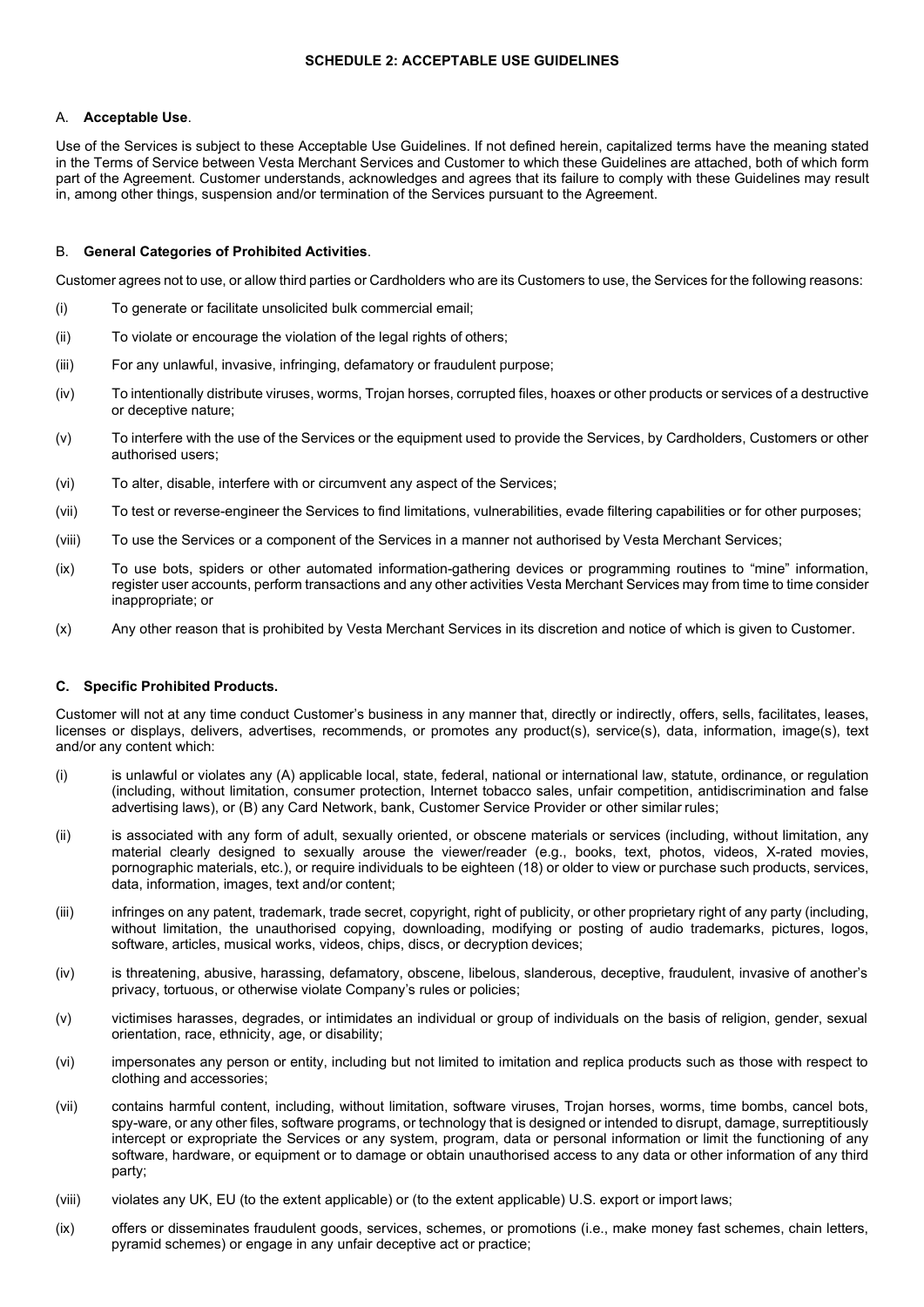- (x) is associated with any form of gambling or lottery type services not affiliated with a state-run lottery service, including but not limited to lottery, sweepstakes, horse and greyhound racing, sport betting, and virtual poker chips;
- (xi) is associated with illegal telecommunications or cable television equipment;
- (xii) is associated with the sale of (a) any controlled drug that requires a prescription from a licensed practitioner unless Customer is authorised by the relevant UK regulatory body to offer such products online and only if such a prescription has been issued by the practitioner after a bona fide examination of the patient; or (b) any over-the-counter drug, unless the sale of such product, without a prescription, has been approved by the relevant UK regulatory body; or (c) nonprescription drugs that make false or misleading treatment claims or treatment claims that require UK regulatory body approval; or (d) any drugor controlled substance that the Company believes (or should on reasonable enquiry have reason to believe) to be or may become harmful, unlawful, or prohibited. Vesta Merchant Services requires sellers of prescription drugs to abide by all laws applicable to both the Cardholder and seller and Vesta Merchant Services may require Customer to provide evidence of compliance with these requirements. In addition, due to the complexities of current laws regulating the importation of controlled drugs into the United States, Customer may not use the Services to sell prescription drugs that are imported into the United States from an international location. The foregoing list is a non-exhaustive list of prohibited goods and services;
- (xiii) is associated with electronic cigarettes (i.e., "e-cigarettes") or any similar product;
- (xiv) is associated with the sale of weapons, including but not limited to firearms and ammunition;
- (xv) is associated with hazardous materials, combustibles and/or corrosives;
- (xvi) is associated with money laundering;
- (xvii) is associated with the sale of stocks, bonds, securities, options, futures, or investments in any entity or property, including (but not limited to) corporations and partnerships not in accordance with applicable securities regulations;
- (xviii) is associated with any other product or service that is prohibited by Vesta Merchant Services in its discretion and notice of which is given by Vesta Merchant Services to Customer.

### **D. Lists Not Exhaustive.**

The list of activities not allowed is not exhaustive and may be updated at any time in order by Vesta Merchant Services. Any uncertainty of acceptable activities in connection with the Agreement or the Vesta Merchant Services Services should be clarified by contacting Vesta Merchant Services customer services at Gladstone House, Hithercroft Road, Wallingford, England, OX10 9BT. Telephone Number 0330 202 1601; provided, however, that Vesta Merchant Services may change the individual to be contacted for such a clarification and/or his or her address or phone number at any time without notice to Customer.

#### **E. Damages.**

Furthermore, any action, inaction of other use of the Services by Customer that causes Vesta Merchant Services to lose, in whole or in part, the services of, or suffer other adverse consequences (including, without limitation, becoming liable for damages, fines or penalties) from, its sponsoring banks, Internet Service Providers or other suppliers is not allowed. If Customer uses or attempts to use the Services for purposes other than expressly permitted herein (including, without limitation, tampering, hacking, modifying or otherwise corrupting the security or functionality of the Services), Customer's account may be terminated and Customer may be subject to, among other consequences, damages, fines and other penalties.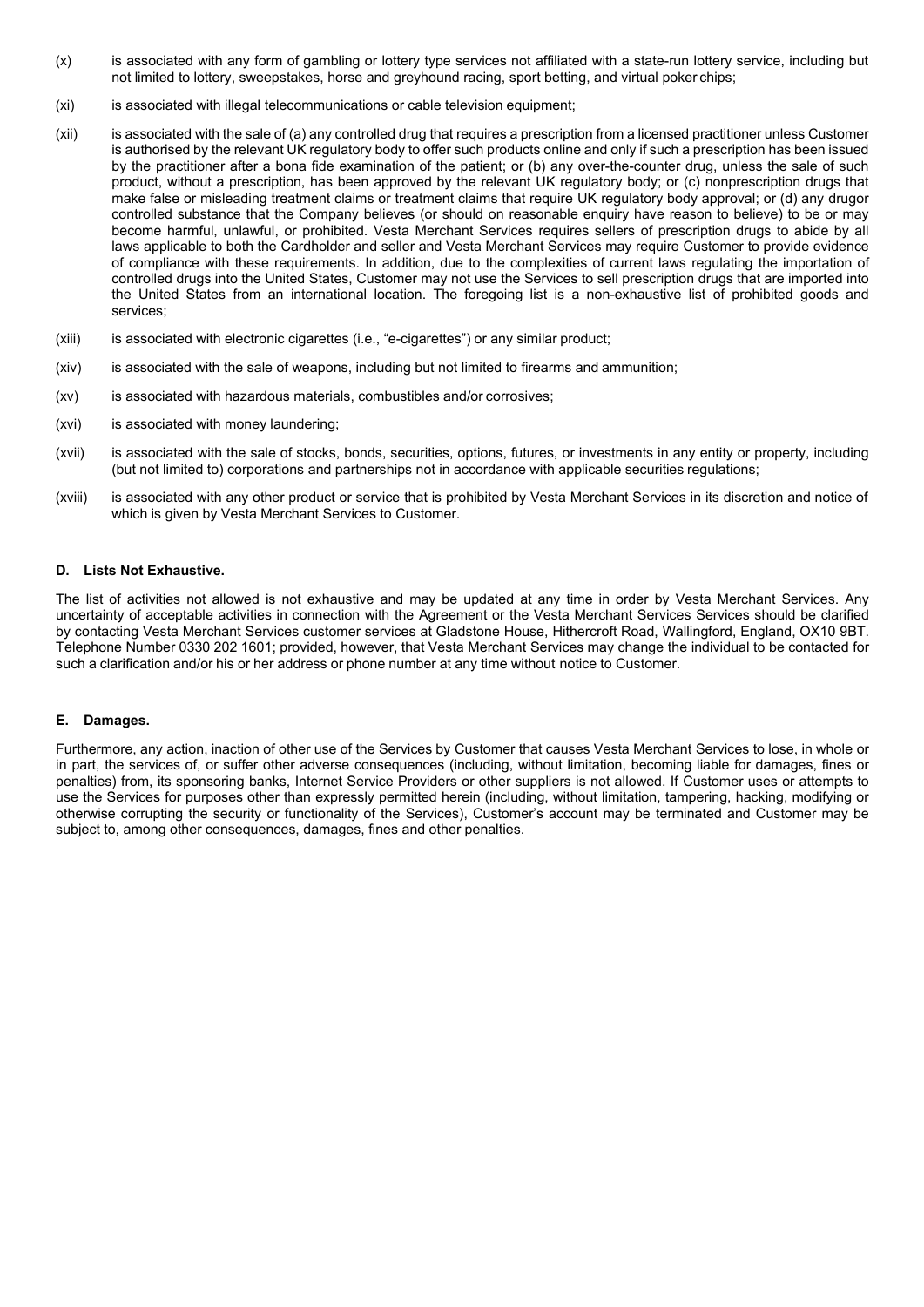This DP Agreement is entered into between the entity identified as the "Customer" on the signature page to the Payment Services Agreement ("Customer") and Vesta Merchant Services Limited, a private limited company registered in England and Wales, with Company Number Registered No. 0710815) trading from Gladstone House, Hithercroft Road, Wallingford, England, OX10 9BT ("Vesta Merchant Services"). This DP Agreement shall form part of the Payment Services Agreement between Customer and Vesta Merchant Services (the "Agreement").

#### **1. Definitions and Scope**

The following terms used in this DP Agreement shall have the meanings given to them below:

"Cardholder" means a client of Customer and for the purposes of this DP Agreement, is a Data Subject.

"Data" means the Personal Data disclosed to the Data Processor by or on behalf of the Data Controller in connection with the Purpose as more particularly described in Section 2, and Personal Data which may be disclosed by Data Subjects or by Data Controller by instructing the Data Processor to collect Personal Data directly from the Data Subject (or anyone authorised by the Data Subj ect to provide it);

"Data Protection Law" means law, legislation or regulation relating to data protection, the processing of Personal Data and privacy from time to time, including, but not limited to:

- the Data Protection Act 2018:
- the General Data Protection Regulation (EU) 2016/679;
- the Privacy and Electronic Communications (EC Directive) Regulations 2003 (as may be amended by the proposed Regulation on Privacy and Electronic Communications);
- any legislation that, in respect of the United Kingdom, replaces, or enacts into United Kingdom domestic law, the General Data Protection Regulation (EU) 2016/679, the proposed Regulation on Privacy and Electronic Communications or any other law relating to data protection, the processing of personal data and privacy as a consequence of the United Kingdomleaving the European Union; and
- more generally, references to statutory provisions include those statutory provisions as amended, replaced, re-enacted for the time being in force and shall include any bye-laws, statutory instruments, rules, regulations, orders, notices, codes of practice, directions, consents or permissions and guidelines (together with any conditions attached to the foregoing) made thereunder;

"Data Subject" means an individual who is the subject of any of the Data. The categories of Data Subject within the scope of this Agreement are listed in Appendix 1;

"Data Subject Request" means a written request of the Data Controller by or on behalf of a Data Subject to exercise any rights conferred by Data Protection Law;

"DP Agreement" means this Data Processor Agreement, including all Appendices and Schedules;

"Effective Date" means the effective date of this DP Agreement, which shall be the Effective Date of the Agreement;

"Party" means any of Data Controller or Data Processor, and "Parties" means Data Controller and Data Processor;

**"**Personal Data" means any information relating to an identified or identifiable natural person, where an identifiable natural person is one who can be identified, directly or indirectly, in particular by reference to an identifier such as a name, an identification number, location data, an online identifier or to one or more factors specific to the physical, physiological, genetic, mental, economic, cultural or social identity of that natural person;

"Processing" means any operation or set of operations which is performed upon Personal Data, whether or not by automated means, such as collection, recording, organization, structuring, storage, adaptation or alteration, retrieval, consultation, use, disclosure by transmission, dissemination or otherwise making available, alignment or combination, restriction, erasure ordestruction;

"Service" means the Services as defined in the Agreement;

"Security Breach" means any breach or suspected breach of any of the Data Processor's obligations in terms of sections 5 and/or 6 or any other unauthorised or unlawful processing, accidental or unlawful destruction, loss, alteration, unauthorised disclosure of or damage or access to the Data;

"Security Incident" means a Security Breach or a Security Risk;

"Security Measures" has the meaning defined in Appendix 1 of this DP Agreement, and as updated from time to time by the Data Processor;

"Security Risk" means any risks or vulnerabilities that are likely to affect the integrity or effectiveness of the Security Measures (including vulnerabilities relating to any software or third party system or network) that are known or ought reasonably to be known to the Data Processor;

"Sub-processor" means any third party data processor engaged by Data Processor who receives Personal Data from Data Processor for processing on behalf of Data Controller and in accordance with Data Controller's instructions (as communicated by Data Processor) and the terms of its written subcontract;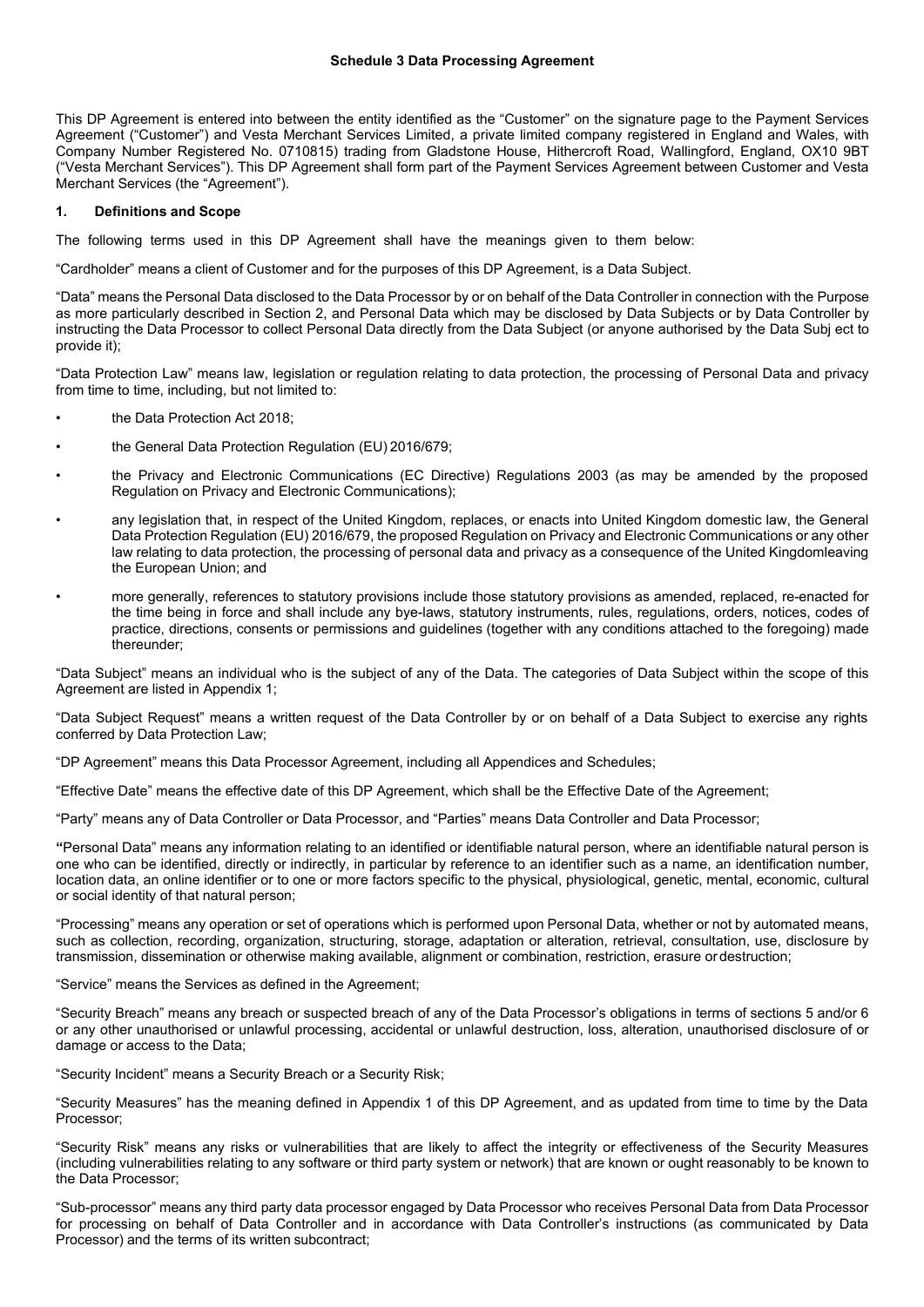"Supervisor" or "Supervisory Authority means the Information Commissioner's Office, which is the UK's data protection authority.

1.1. The terms of this DP Agreement shall be applicable to all Customers using the Services, howsoever the Customer contracted to do so.

1.2. Unless otherwise stated, words and expressions defined in the Agreement shall have the same meaning in this DPAgreement.

1.3. For the avoidance of doubt, in the event of any conflict between the terms of this DP Agreement and the Agreement (including all associated Schedules, Annexes and Appendices to the Agreement), the terms of this DP Agreement will takeprecedence.

1.4. The governing law and jurisdiction applicable to the Agreement shall govern this DP Agreement.

# **2. ROLES OF THE PARTIES**

2.1 Where Vesta Merchant Services process Personal Data while performing the Services it will act as a Data Processor for the Customer, other than in the circumstances where we determine the purpose and the manner of Processing of Personal Data and subsequently act as a Data Controller, as described in section 2.2.

2.2 Customer authorizes Vesta Merchant Services.com to Process Personal Data, as a Data Controller, in the following cases:

(i) Where Vesta Merchant Services determines the purpose and the manner of Processing of Personal Data, for example, in order to: (i) comply with the Applicable Law (including specifically anti-money laundering and counter-terrorism financing laws and regulations), Network rules and regulations, Data Protection Laws, or (ii) perform any obligation under this Agreement;

(ii) Where Vesta Merchant Services Process Personal Data for the purpose of internal research, fraud, security and risk management and assessing financial, credit, or information security risk.

## **3. OBLIGATIONS OF CUSTOMER**

The Customer represents and warrants to Vesta Merchant Services that, in relation to the Processing of Personal Data in the context of the Services, it acts as a Data Controller and that it:

(a) Complies with Data Protection Law and Vesta Merchant Services's Privacy Policy in respect of Processing of Personal Data, and only gives lawful instructions to Vesta Merchant Services. The Customer must comply with the personal data protection laws ofthe Customer's country of origin and of those countries in which the Customer offers Customer products/services and, in particular when Processing and sending the Personal Data to Vesta Merchant Services in the context of using the Services and submitting Transactions;

(b) Relies on a valid legal ground under Data Protection Law for each purpose of its personal data processing activities, including obtaining Data Subjects' appropriate consent if required or appropriate under Data Protection Law;

(c) Provides appropriate notice to the Data Subjects regarding: (1) the Processing of Personal Data for the purpose of providing the Services, in a timely manner and at the minimum with the elements required under Data Protection Law; (2) the existence of Data Processors located outside of Europe.

(d) Takes reasonable steps to ensure that Personal Data is accurate, complete and current; adequate, relevant and limited to what is necessary in relation to the purposes for which they are processed; and kept in a form which permits identification of Data Subjects for no longer than is necessary for the purposes for which the Personal Data are processed unless a longer retention is required or allowed under Applicable Law;

(e) Implements appropriate technical and organizational measures to ensure, and to be able to demonstrate, that the Processing of Personal Data is performed in accordance with Data Protection Law, including, as appropriate, appointing a data protection officer, maintaining records of processing, complying with the principles of data protection by design and by default and, where required, performing data protection impact assessments and conducting prior consultations with supervisory authorities;

(f) Responds to Data Subject requests to exercise their rights of: (i) access; (ii) rectification; (iii) erasure; (iv) data portability; (v) restriction of Processing of Personal Data; and (vi) objection to the Processing of Personal Data in accordance with Data Protection Law:

- (g) Cooperates with Vesta Merchant Services to fulfil their respective data protection compliance obligations in accordance with Data ProtectionLaw;
- (h) Ensures that all Customer staff are appropriately trained in line with their responsibilities under Data Protection Law;

(i) With respect to Processing of Personal Data as described in article 22 of the GDPR, should such processing occur, it has put in place suitable measures to safeguard the Data Subject's rights and freedoms and legitimate interests and the right to obtain human intervention on the part of the Customer, to allow Data Subjects to express their point of view and to contest the decision made in relation to the Data Subject.

## **4. VESTA MERCHANT SERVICES'S OBLIGATIONS**

4.1. The objective of processing Personal Data by Vesta Merchant Services is the performance of the Services pursuant to the Agreement. Vesta Merchant Services shall process Personal Data in accordance with the specific duration, purpose, type and categories of data subjects as set out in Appendix 1 (Data Processing of Cardholder Data).

4.2. As part of Vesta Merchant Services providing the Services to Customer under the Agreement, Vesta Merchant Services agrees and declares as follows:

4.2.1. to process Personal Data in accordance with Customer's documented instructions as set out in the Agreement and this DP Agreement or as otherwise necessary to provide the Services, except where required otherwise by applicable laws (and provided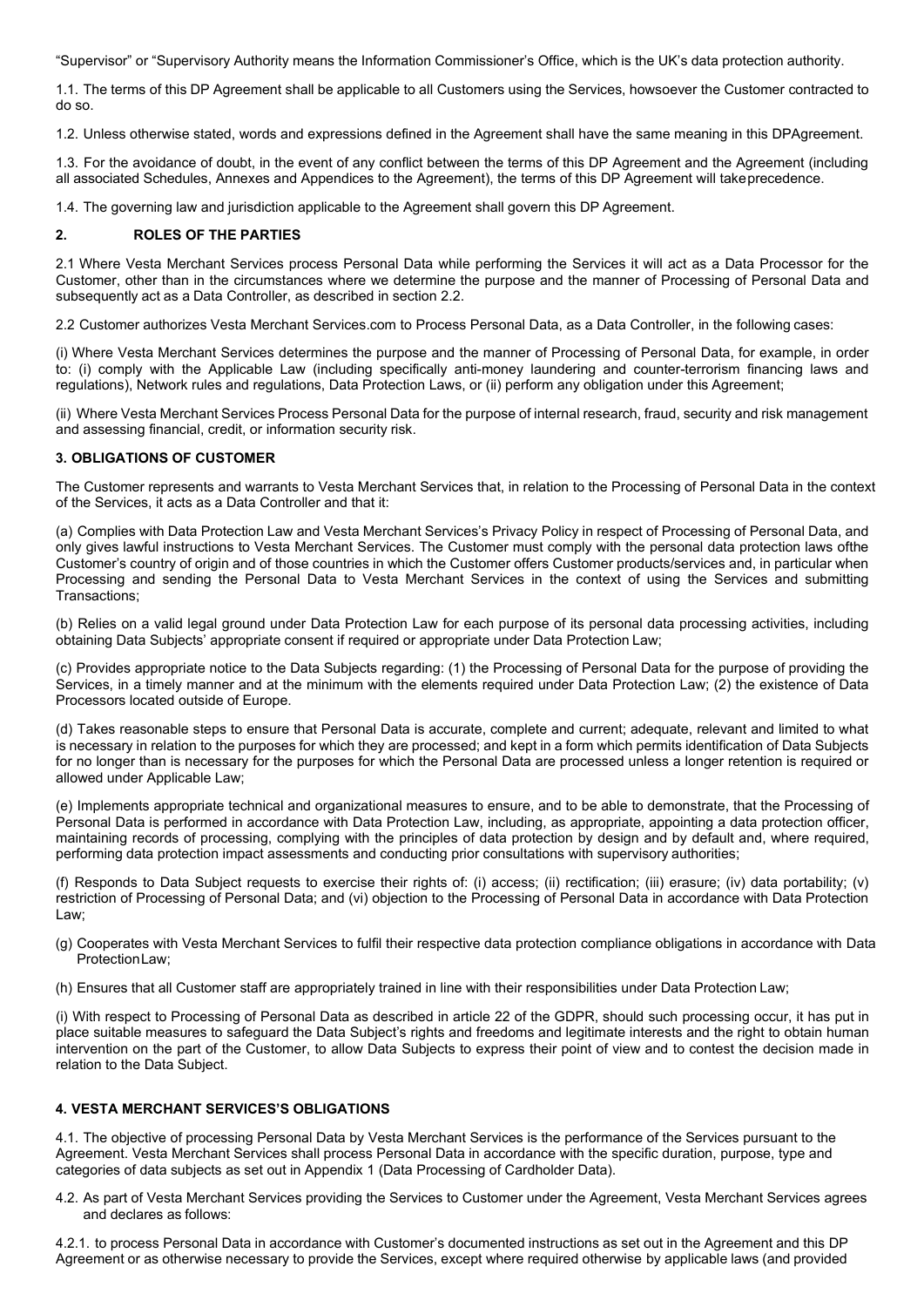such laws do not conflict with Data Protection Law); in such case, Vesta Merchant Services shall inform the Customer of that legal requirement upon becoming aware of the same (except where prohibited by applicable laws);

4.2.2. to ensure that all staff and management are fully aware of their responsibilities to protect Personal Data in accordance with this DP Agreement and have committed themselves to confidentiality or are under an appropriate statutory obligation of confidentiality;

4.2.3. to implement and maintain appropriate technical and organisational measures to protect Personal Data against accidental or unlawful destruction or accidental loss, alteration, unauthorised disclosure or access (a "Data Security Breach"), provided that such measures shall take into account the costs of implementation and the nature, scope, context and purposes of Processing, as well as the risk of varying likelihood and severity for the rights and freedoms of natural persons, so as to ensure a level of security appropriate to the risks represented by the Processing and the nature of the Data to be protected;

4.2.4. to notify the Customer, without undue delay, in the event of a confirmed Data Security Breach affecting the Customer's Data and to cooperate with the Customer as necessary to mitigate or remediate the Data Security Breach;

4.2.5. to comply with the requirements of section 5 (Use of Sub-processors) when engaging a Sub-processor;

4.2.6. taking into account the nature of the Processing, to assist the Customer (including by appropriate technical and organisational measures), insofar as it is commercially reasonable, to fulfil the Customer's obligation to respond to requests from Data Subjects to exercise their rights under Data Protection Law (a "Data Subject Request"). In the event Vesta Merchant Services receives a Data Subject Request directly from a Data Subject, it shall (unless prohibited by law) direct the Data Subject to the Customer in the first instance. However, in the event the Customer is unable to address the Data Subject Request, taking into account the nature of the Processing, the complexity and frequency of the request(s), and the information available to Vesta Merchant Services, Vesta Merchant Services shall, on the Customer's request and at the Customer's reasonable expense, address the Data Subject Request, as required under the Data Protection Law;

4.2.7. upon request, to provide the Customer with commercially reasonable information and assistance, taking into account the nature of the Processing and the information available to Vesta Merchant Services, to help the Customer to conduct any data protection impact assessment or Supervisor consultation it is required to conduct under Data Protection Law;

4.2.8. upon termination of the Customer's access to and use of the Services, to comply with the requirements of section 8 of this DP Agreement (Return and Destruction of Personal Data);

4.2.9. to comply with the requirements of section 6 of this DP Agreement (Audit) in order to make available to the Customer information that demonstrates Vesta Merchant Services's compliance with this DP Agreement; and

4.2.10. to appoint a security officer who will act as a point of contact for the Customer, and coordinate and control compliance with this DP Agreement, including the Security Measures.

4.3 Vesta Merchant Services shall immediately inform the Customer if, in its opinion, the Customer's Processing instructions infringe any law or regulation. In such event, Vesta Merchant Services is entitled to refuse Processing of Personal Data that it believes to be in violation of any law or regulation.

## **5. Use of Sub-Processors**

5.1. Customer agrees that Vesta Merchant Services may appoint Sub-Processors to assist it in providing the Services and Processing Personal Data provided that such Sub-Processors:

5.1.1. agree to act only on Vesta Merchant Services's written instructions when Processing the Personal Data (which instructions shall be consistent with the Customer's Processing instructions to Vesta Merchant Services); and

5.1.2. agree to protect the Personal Data to a standard consistent with the requirements of this DP Agreement, including by implementing and maintaining appropriate technical and organisational measures to protect the Personal Data they Process consistent with the Security Measures described in Appendix 1 of this DP Agreement.

5.2. Vesta Merchant Services agrees and warrants to remain liable to the Customer for the subcontracted Processing services of any of its direct or indirect Sub-Processors under this DP Agreement. Data Processor shall maintain an up-to-date list of the names and location of all Sub-Processors used for the Processing of Personal Data under this DP Agreement available upon request to the Data Protection Officer. Vesta Merchant Services shall, where reasonably possible, inform the Customer at least 30 days prior to the date on which any newly appointed Sub-Processor shall commence processing Personal Data.

5.3. In the event that Customer objects to the Processing of its Personal Data by any newly appointed Sub-Processor as described in section 5, it shall inform Vesta Merchant Services immediately, and in any case, no later than within the 30-day notification period. The Customer should present a reasonable justification for the objection as it relates to Data Protection Law – for example, if the processing is expected to present unnecessary risk to the interests, rights and freedoms of the data subject.

5.4. In the case that Customer objects to the use of a Sub-Processor, its only remedy is to cease use of the Services and to terminate the Agreement in accordance with the terms of the Agreement. For the avoidance of doubt, such decision by the Customer will not diminish Customer's obligations to pay the Fees due under the Agreement.

## **6. Audit**

6.1. The Parties acknowledge that Vesta Merchant Services uses security auditors to verify the adequacy of its security measures, including the security of the physical data centres from which Vesta Merchant Services provides its data processing services. This audit:

6.1.1. will be performed at least annually;

6.1.2. will be performed according to ISO 27001 or PCI:DSS standards or such other alternative standards that are substantially equivalent to ISO 27001 or PCI:DSS;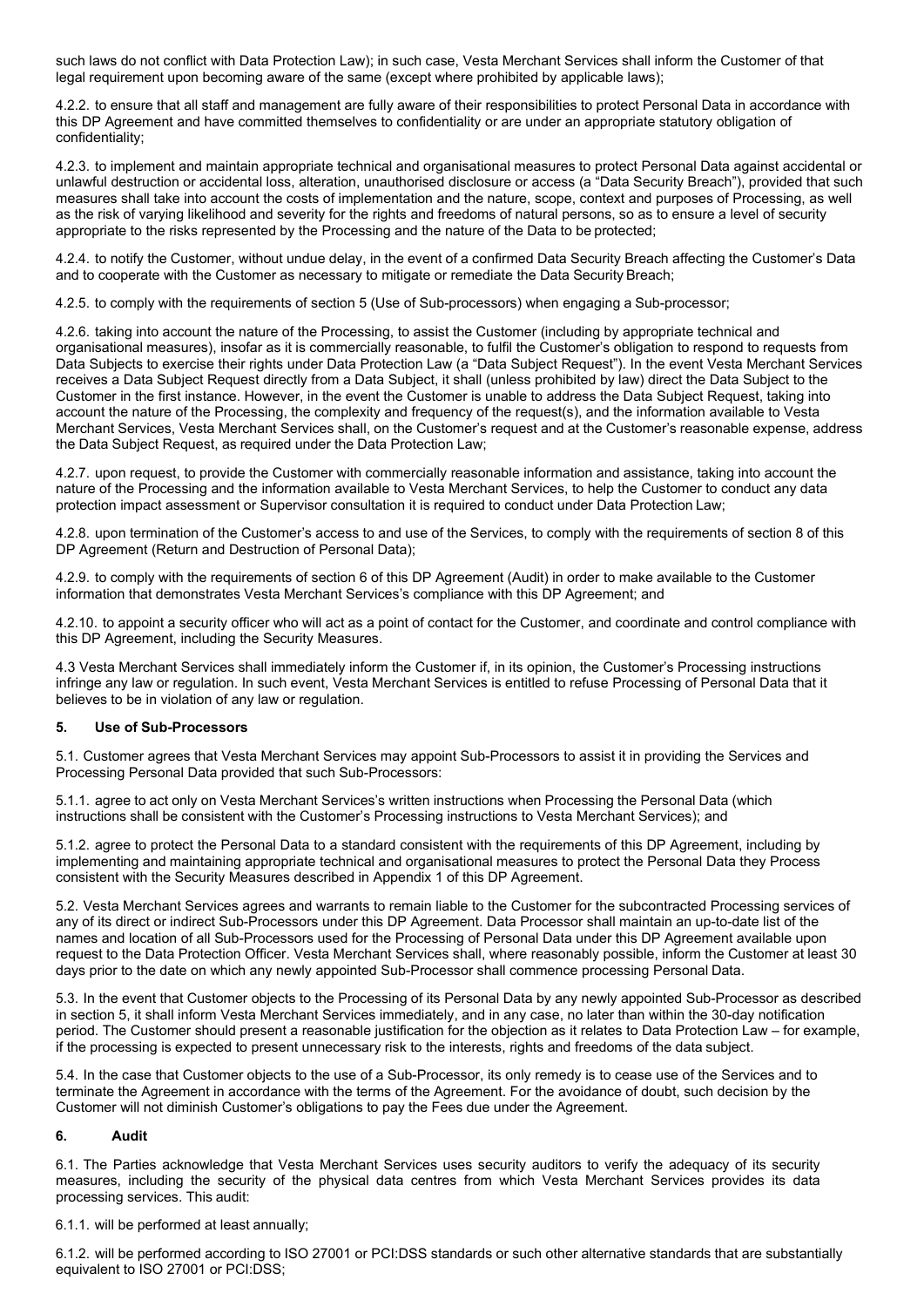6.1.3. will be performed by independent third party security professionals or suitably skilled in house staff at Vesta Merchant Services's selection and expense; and

6.1.4. will result in the generation of an audit report affirming that Vesta Merchant Services's data security controls achieve industry standards.

6.2. Vesta Merchant Services shall provide appropriately detailed responses to Customer's requests for information that may include responses to relevant information security and audit questionnaires.

6.3. At Customer's written request, Vesta Merchant Services will provide Customer with a confidential summary of the Report ("Summary Report") so that Customer can reasonably verify Vesta Merchant Services's compliance with the security and audit obligations under this DP Agreement. The Summary Report will constitute Vesta Merchant Services's Confidential Information under the confidentiality provisions of the Agreement.

## **7. International Data Exports**

7.1. Data Controller acknowledges that Data Processor and its Sub-Processors may maintain data processing operations in countries that are outside of the EEA (including the UK ) as such, both Data Processor and its Sub-Processors may Process Personal Data in non-EEA countries. This will apply even where Data Controller has agreed with Data Processor to host Personal Data in the EEA if such non-EEA Processing is necessary to provide support-related or other services requested by Data Controller.

7.2. Data Processor will make best endeavours to limit data exports to non-EEA countries to what is strictly necessary.

7.3. In all cases where transfers to non-EEA countries may take place, these transfers will be subject to necessary safeguards as defined within applicable Data Protection Law.

#### **8. Term**

8.1 This DP Agreement will remain in force as long as Vesta Merchant Services Processes Personal Data on behalf of the Customer under the DP Agreement.

#### **9. Return and Destruction of Personal Data**

9.1. Upon the termination of Customer's right to access and use the Services under the Agreement, Vesta Merchant Services will for up to thirty (30) days following such termination permit Customer to export its Data, at its expense, in accordance with the capabilities of the Services. Following such period, Vesta Merchant Services shall have the right to delete all Data stored or Processed by Vesta Merchant Services on behalf of Customer in accordance with Vesta Merchant Services's deletion policies and procedures. Customer expressly consents to such deletion. Vesta Merchant Services may retain Data in accordance with its data retention policy in order to deal with transactional queries and for reporting and formal record keeping requirements to satisfy legal obligations to regulatory bodies including the FCA and HMRC.

#### **Appendix 1**

#### **Data Subjects**

All users of the Services including Customer's staff and Cardholder.

#### **Subject-matter of the processing**

The payment processing services offered by Vesta Merchant Services which provides Customer with the ability to accept credit cards, debit cards, and other payment methods on a website, mobile application, EPoS systems card payment device from Cardholder.

#### **Nature and purpose of the processing**

Vesta Merchant Services processes Personal Data that is sent by the Customer to Vesta Merchant Services for purposes of obtaining verification or authorization of the Cardholder's payment method as payment to the Customer for the sale goods or services.

Vesta Merchant Services processes Personal Data that is collected by Vesta Merchant Services or sent from the Customer to Vesta Merchant Services for the purposes of Vesta Merchant Services identifying and preventing fraudulent payment transactions as further described in the Payment Services Agreement.

#### **Type of personal data**

Customer shall inform Vesta Merchant Services of the type of Personal Data Vesta Merchant Services is required to process under this Agreement. Should there be any changes to the type of Personal Data Vesta Merchant Services is required to process then Customer shall notify Vesta Merchant Services immediately.

Vesta Merchant Services processes the following Personal Data, as may be provided by the Customer to

Vesta Merchant Services from time to time: Cardholder Data: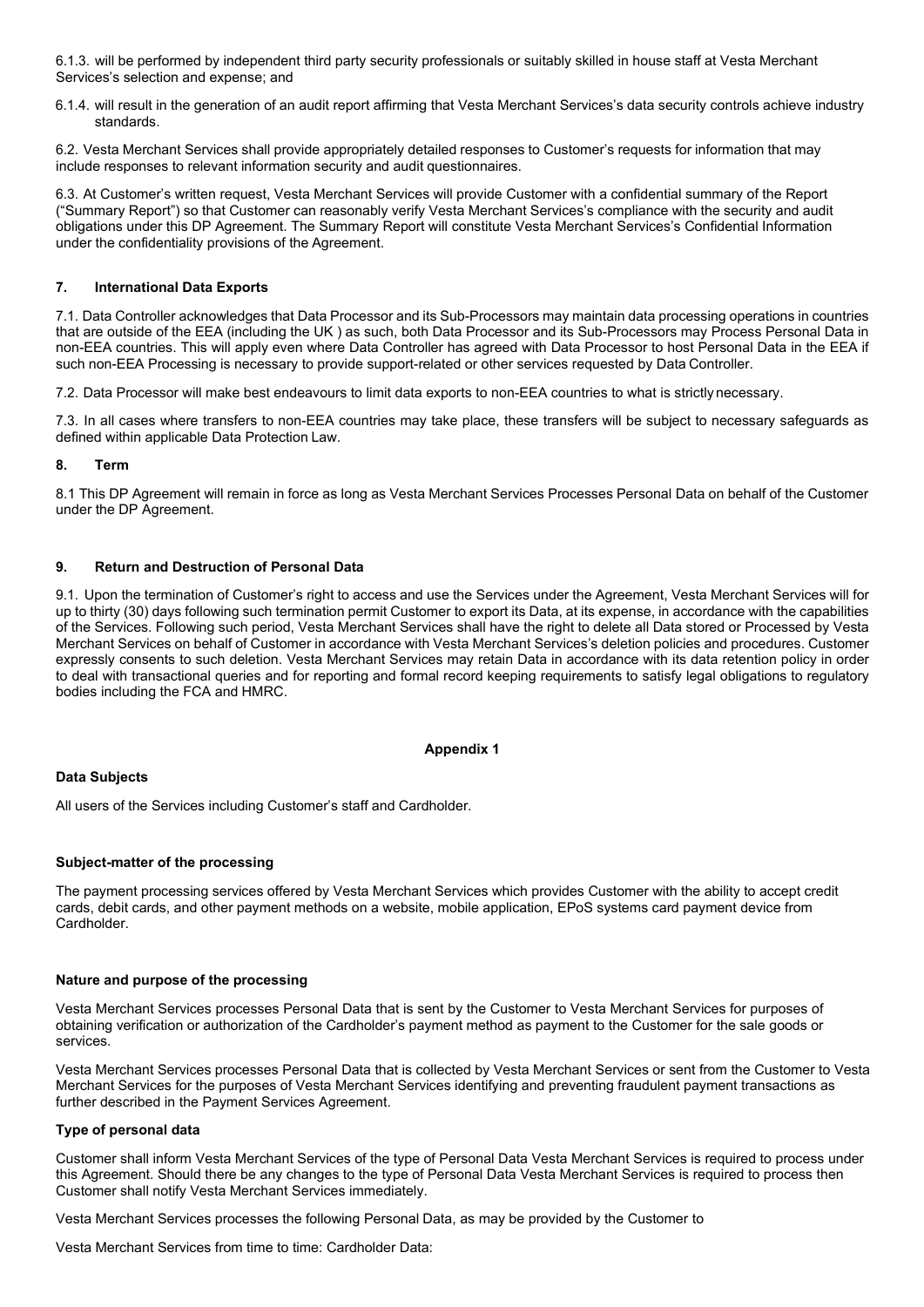- Full name
- Date of birth
- Home address
- Shipping address
- Work address.
- **Billing address**
- Email address
- Telephone number
- Fax number
- Government ID
- Bank account number and bank routing number
- Financial account number
- Card or payment instrument type
- Card Primary Account Number (PAN) or Device-specific Primary Account Number (DPAN)
- Card Verification Value (CVV)
- Card expiration date
- Username
- IP address
- Business TAX ID

# **Special categories of data (if relevant)**

The transfer and processing of special categories of data is not anticipated.